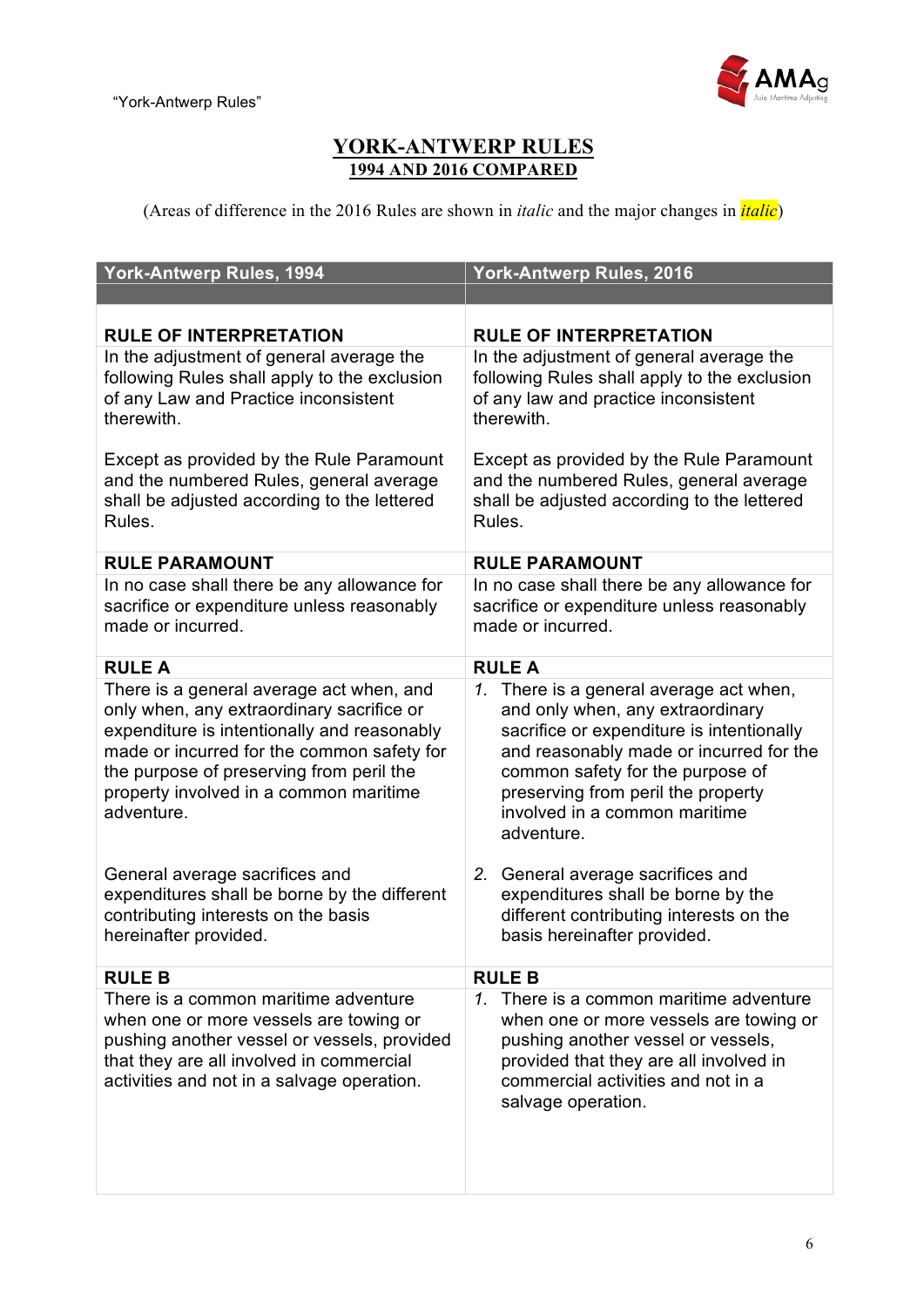

| <b>York-Antwerp Rules, 2016</b>                                                                                                                                                                                                                                                                                                                                         |
|-------------------------------------------------------------------------------------------------------------------------------------------------------------------------------------------------------------------------------------------------------------------------------------------------------------------------------------------------------------------------|
| When measures are taken to preserve<br>the vessels and their cargoes, if any,<br>from a common peril, these Rules shall<br>apply.                                                                                                                                                                                                                                       |
| If the vessels are in common peril and<br>one is disconnected either to increase<br>the disconnecting vessel's safety alone,<br>or the safety of all vessels in the<br>common maritime adventure, the<br>disconnection will be a general average<br>act.                                                                                                                |
| 3. Where vessels involved in a common<br>maritime adventure resort to a port or<br>place of refuge, allowances under these<br>Rules may be made in relation to each<br>of the vessels. Subject to the provisions<br>of paragraphs 3 and 4 of Rule G,<br>allowances in general average shall<br>cease at the time that the common<br>maritime adventure comes to an end. |
| <b>RULE C</b>                                                                                                                                                                                                                                                                                                                                                           |
| 1. Only such losses, damages or expenses<br>which are the direct consequence of the<br>general average act shall be allowed as<br>general average.                                                                                                                                                                                                                      |
| 2. In no case shall there be any allowance<br>in general average for losses, damages<br>or expenses incurred in respect of<br>damage to the environment or in<br>consequence of the escape or release of<br>pollutant substances from the property<br>involved in the common maritime<br>adventure.                                                                     |
| Demurrage, loss of market, and any loss<br>or damage sustained or expense<br>incurred by reason of delay, whether on<br>the voyage or subsequently, and any<br>indirect loss whatsoever, shall not be<br>allowed as general average.                                                                                                                                    |
|                                                                                                                                                                                                                                                                                                                                                                         |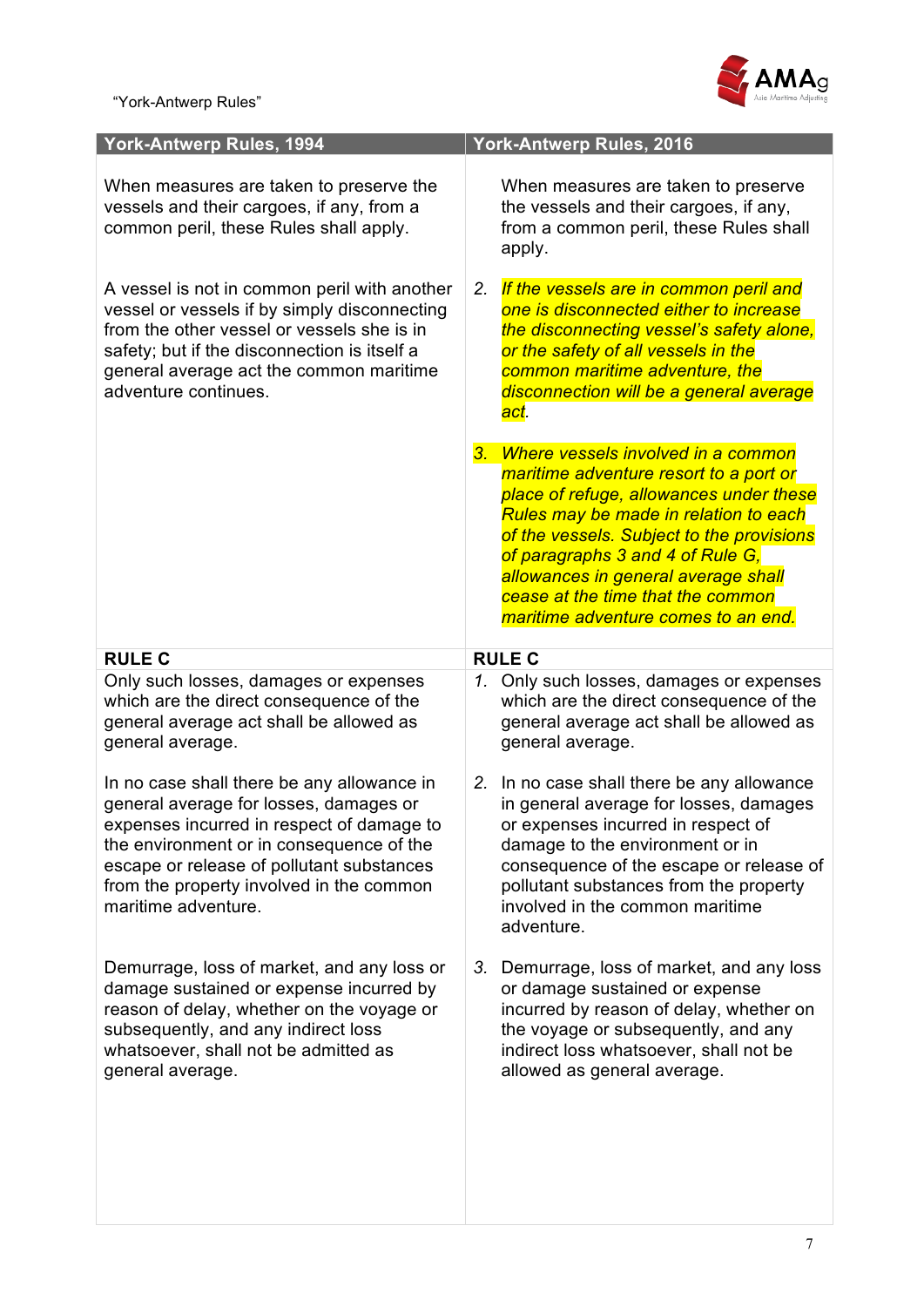

| <b>York-Antwerp Rules, 1994</b>                                                                                                                                                                                                                                                                                                                                                                                                                                                                             | <b>York-Antwerp Rules, 2016</b>                                                                                                                                                                                                                                                                                                                                                                                                                                                                                                                                                                                                                                                                                                                                                                                                                                        |
|-------------------------------------------------------------------------------------------------------------------------------------------------------------------------------------------------------------------------------------------------------------------------------------------------------------------------------------------------------------------------------------------------------------------------------------------------------------------------------------------------------------|------------------------------------------------------------------------------------------------------------------------------------------------------------------------------------------------------------------------------------------------------------------------------------------------------------------------------------------------------------------------------------------------------------------------------------------------------------------------------------------------------------------------------------------------------------------------------------------------------------------------------------------------------------------------------------------------------------------------------------------------------------------------------------------------------------------------------------------------------------------------|
| <b>RULED</b><br>Rights to contribution in general average<br>shall not be affected, though the event<br>which gave rise to the sacrifice or<br>expenditure may have been due to the fault<br>of one of the parties to the adventure, but<br>this shall not prejudice any remedies or<br>defences which may be open against or to<br>that party in respect of such fault.                                                                                                                                    | <b>RULED</b><br>Rights to contribution in general average<br>shall not be affected, though the event<br>which gave rise to the sacrifice or<br>expenditure may have been due to the fault<br>of one of the parties to the common<br>maritime adventure, but this shall not<br>prejudice any remedies or defences which<br>may be open against or to that party in<br>respect of such fault.                                                                                                                                                                                                                                                                                                                                                                                                                                                                            |
| <b>RULE E</b>                                                                                                                                                                                                                                                                                                                                                                                                                                                                                               | <b>RULE E</b>                                                                                                                                                                                                                                                                                                                                                                                                                                                                                                                                                                                                                                                                                                                                                                                                                                                          |
| The onus of proof is upon the party claiming<br>in general average to show that the loss or<br>expense claimed is properly allowable as<br>general average.                                                                                                                                                                                                                                                                                                                                                 | 1. The onus of proof is upon the party<br>claiming in general average to show that<br>the loss or expense claimed is properly<br>allowable as general average.                                                                                                                                                                                                                                                                                                                                                                                                                                                                                                                                                                                                                                                                                                         |
| All parties claiming in general average shall<br>give notice in writing to the average adjuster<br>of the loss or expense in respect of which<br>they claim contribution within 12 months of<br>the date of the termination of the common<br>maritime adventure.                                                                                                                                                                                                                                            | 2. All parties to the common maritime<br>adventure shall, as soon as possible,<br>supply particulars of value in respect of<br>their contributory interest and, if claiming<br>in general average, shall give notice in<br>writing to the average adjuster of the loss<br>or expense in respect of which they claim<br>contribution, and supply evidence in<br>support thereof.                                                                                                                                                                                                                                                                                                                                                                                                                                                                                        |
| Failing such notification, or if within 12<br>months of a request for the same any of the<br>parties shall fail to supply evidence in<br>support of a notified claim, or particulars of<br>value in respect of a contributory interest,<br>the average adjuster shall be at liberty to<br>estimate the extent of the allowance or the<br>contributory value on the basis of the<br>information available to him, which estimate<br>may be challenged only on the ground that it<br>is manifestly incorrect. | 3. Failing notification, or if any party does<br>not supply particulars in support of a<br>notified claim, within 12 months of the<br>termination of the common maritime<br>adventure or payment of the expense,<br>the average adjuster shall be at liberty to<br>estimate the extent of the allowance on<br>the basis of the information available to<br>the adjuster. Particulars of value shall be<br>provided within 12 months of the<br>termination of the common maritime<br>adventure, failing which the average<br>adjuster shall be at liberty to estimate<br>the contributory value on the same<br>basis. Such estimates shall be<br>communicated to the party in question in<br>writing. Estimates may only be<br>challenged within two months of receipt<br>of the communication and only on the<br>grounds that they are manifestly<br><i>incorrect.</i> |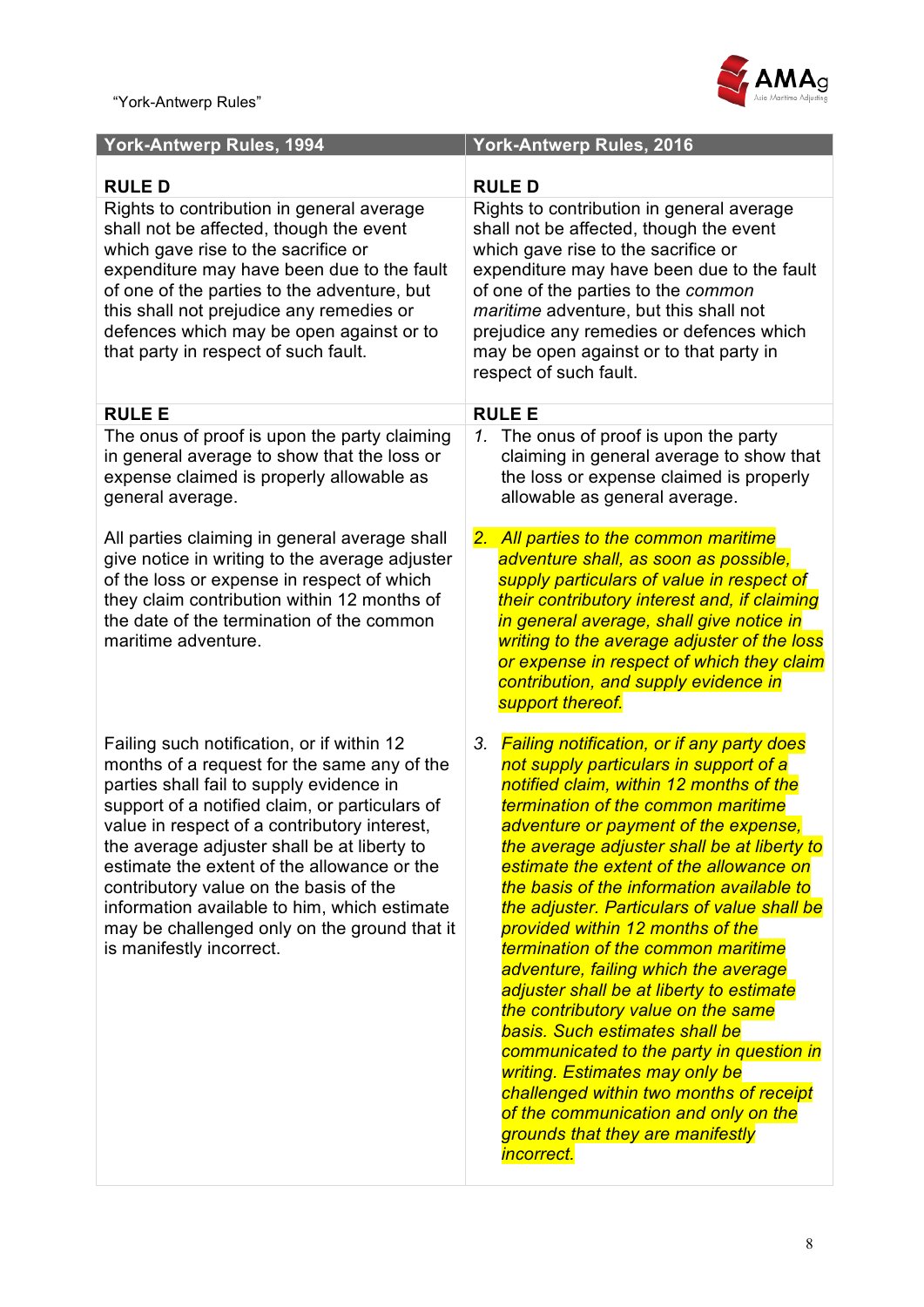

| <b>York-Antwerp Rules, 1994</b>                                                                                                                                                                                                                                                                                                                                                                                                                                                                                                                                                                                                  | <b>York-Antwerp Rules, 2016</b>                                                                                                                                                                                                                                                                                                                                                                                                                                                                                                                                                                                                                   |
|----------------------------------------------------------------------------------------------------------------------------------------------------------------------------------------------------------------------------------------------------------------------------------------------------------------------------------------------------------------------------------------------------------------------------------------------------------------------------------------------------------------------------------------------------------------------------------------------------------------------------------|---------------------------------------------------------------------------------------------------------------------------------------------------------------------------------------------------------------------------------------------------------------------------------------------------------------------------------------------------------------------------------------------------------------------------------------------------------------------------------------------------------------------------------------------------------------------------------------------------------------------------------------------------|
|                                                                                                                                                                                                                                                                                                                                                                                                                                                                                                                                                                                                                                  | 4. Any party to the common maritime<br>adventure pursuing a recovery from a<br>third party in respect of sacrifice or<br>expenditure claimed in general average,<br>shall so advise the average adjuster<br>and, in the event that a recovery is<br>achieved, shall supply to the average<br>adjuster full particulars of the recovery<br>within two months of receipt of the<br>recovery.                                                                                                                                                                                                                                                        |
| <b>RULE F</b>                                                                                                                                                                                                                                                                                                                                                                                                                                                                                                                                                                                                                    | <b>RULE F</b>                                                                                                                                                                                                                                                                                                                                                                                                                                                                                                                                                                                                                                     |
| Any additional expense incurred in place of<br>another expense which would have been<br>allowable as general average shall be<br>deemed to be general average and so<br>allowed without regard to the saving, if any,<br>to other interests, but only up to the amount<br>of the general average expense avoided.                                                                                                                                                                                                                                                                                                                | Any additional expense incurred in place of<br>another expense which would have been<br>allowable as general average shall be<br>deemed to be general average and so<br>allowed without regard to the saving, if any,<br>to other interests, but only up to the amount<br>of the general average expense avoided.                                                                                                                                                                                                                                                                                                                                 |
| <b>RULE G</b>                                                                                                                                                                                                                                                                                                                                                                                                                                                                                                                                                                                                                    | <b>RULE G</b>                                                                                                                                                                                                                                                                                                                                                                                                                                                                                                                                                                                                                                     |
| General average shall be adjusted as<br>regards both loss and contribution upon the<br>basis of values at the time and place when<br>and where the adventure ends.                                                                                                                                                                                                                                                                                                                                                                                                                                                               | 1. General average shall be adjusted as<br>regards both loss and contribution upon<br>the basis of values at the time and place<br>when and where the common maritime<br>adventure ends.                                                                                                                                                                                                                                                                                                                                                                                                                                                          |
| This rule shall not affect the determination of<br>the place at which the average statement is<br>to be made up.                                                                                                                                                                                                                                                                                                                                                                                                                                                                                                                 | 2. This rule shall not affect the<br>determination of the place at which the<br>average adjustment is to be prepared.                                                                                                                                                                                                                                                                                                                                                                                                                                                                                                                             |
| When a ship is at any port or place in<br>circumstances which would give rise to an<br>allowance in general average under the<br>provisions of Rules X and XI, and the cargo<br>or part thereof is forwarded to destination by<br>other means, rights and liabilities in general<br>average shall, subject to cargo interests<br>being notified if practicable, remain as<br>nearly as possible the same as they would<br>have been in the absence of such<br>forwarding, as if the adventure had<br>continued in the original ship for so long as<br>justifiable under the contract of affreightment<br>and the applicable law. | 3. When a ship is at any port or place in<br>circumstances which would give rise to<br>an allowance in general average under<br>the provisions of Rules X and XI, and<br>the cargo or part thereof is forwarded to<br>destination by other means, rights and<br>liabilities in general average shall,<br>subject to cargo interests being notified<br>if practicable, remain as nearly as<br>possible the same as they would have<br>been in the absence of such forwarding,<br>as if the common maritime adventure<br>had continued in the original ship for so<br>long as justifiable under the contract of<br>carriage and the applicable law. |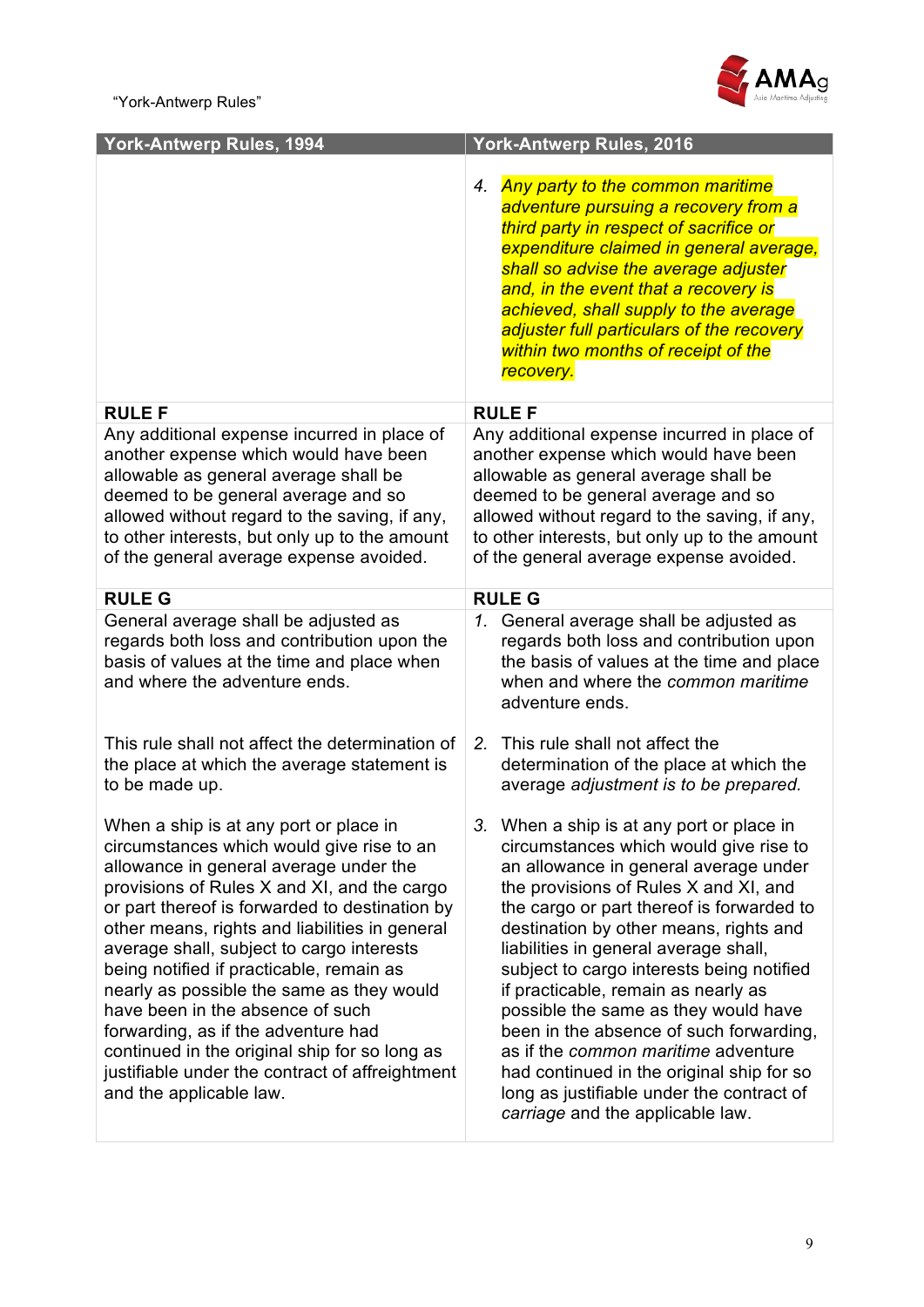

| <b>York-Antwerp Rules, 1994</b>                                                                                                                                                                                                                                                     | <b>York-Antwerp Rules, 2016</b>                                                                                                                                                                                                                                                                                                                                               |
|-------------------------------------------------------------------------------------------------------------------------------------------------------------------------------------------------------------------------------------------------------------------------------------|-------------------------------------------------------------------------------------------------------------------------------------------------------------------------------------------------------------------------------------------------------------------------------------------------------------------------------------------------------------------------------|
| The proportion attaching to cargo of the<br>allowances made in general average by<br>reason of applying the third paragraph of<br>this Rule shall not exceed the cost which<br>would have been borne by the owners of<br>cargo if the cargo had been forwarded at<br>their expense. | 4. The proportion attaching to cargo of the<br>allowances made in general average by<br>reason of applying the third paragraph of<br>this Rule shall <i>be limited</i> to the cost<br>which would have been borne by the<br>owners of cargo if the cargo had been<br>forwarded at their expense. This limit<br>shall not apply to any allowances made<br><b>under Rule F.</b> |
| <b>RULE I. JETTISON OF CARGO</b>                                                                                                                                                                                                                                                    | <b>RULE I. JETTISON OF CARGO</b>                                                                                                                                                                                                                                                                                                                                              |
| No jettison of cargo shall be made good as                                                                                                                                                                                                                                          | No jettison of cargo shall be allowed as                                                                                                                                                                                                                                                                                                                                      |
| general average, unless such cargo is                                                                                                                                                                                                                                               | general average, unless such cargo is                                                                                                                                                                                                                                                                                                                                         |
| carried in accordance with the recognised                                                                                                                                                                                                                                           | carried in accordance with the recognised                                                                                                                                                                                                                                                                                                                                     |
| custom of the trade.                                                                                                                                                                                                                                                                | custom of the trade.                                                                                                                                                                                                                                                                                                                                                          |
| <b>RULE II. LOSS OR DAMAGE BY</b>                                                                                                                                                                                                                                                   | <b>RULE II. LOSS OR DAMAGE BY</b>                                                                                                                                                                                                                                                                                                                                             |
| <b>SACRIFICES FOR THE COMMON</b>                                                                                                                                                                                                                                                    | <b>SACRIFICES FOR THE COMMON</b>                                                                                                                                                                                                                                                                                                                                              |
| <b>SAFETY</b>                                                                                                                                                                                                                                                                       | <b>SAFETY</b>                                                                                                                                                                                                                                                                                                                                                                 |
| Loss of or damage to the property involved                                                                                                                                                                                                                                          | Loss of or damage to the property involved                                                                                                                                                                                                                                                                                                                                    |
| in the common maritime adventure by or in                                                                                                                                                                                                                                           | in the common maritime adventure by or in                                                                                                                                                                                                                                                                                                                                     |
| consequence of a sacrifice made for the                                                                                                                                                                                                                                             | consequence of a sacrifice made for the                                                                                                                                                                                                                                                                                                                                       |
| common safety, and by water which goes                                                                                                                                                                                                                                              | common safety, and by water which goes                                                                                                                                                                                                                                                                                                                                        |
| down a ship's hatches opened or other                                                                                                                                                                                                                                               | down a ship's hatches opened or other                                                                                                                                                                                                                                                                                                                                         |
| opening made for the purpose of making a                                                                                                                                                                                                                                            | opening made for the purpose of making a                                                                                                                                                                                                                                                                                                                                      |
| jettison for the common safety, shall be                                                                                                                                                                                                                                            | jettison for the common safety, shall be                                                                                                                                                                                                                                                                                                                                      |
| made good as general average.                                                                                                                                                                                                                                                       | allowed as general average.                                                                                                                                                                                                                                                                                                                                                   |
| <b>RULE III. EXTINGUISHING FIRE ON</b>                                                                                                                                                                                                                                              | <b>RULE III. EXTINGUISHING FIRE ON</b>                                                                                                                                                                                                                                                                                                                                        |
| <b>SHIPBOARD</b>                                                                                                                                                                                                                                                                    | <b>SHIPBOARD</b>                                                                                                                                                                                                                                                                                                                                                              |
| Damage done to a ship and cargo, or either                                                                                                                                                                                                                                          | Damage done to a ship and cargo, or either                                                                                                                                                                                                                                                                                                                                    |
| of them, by water or otherwise, including                                                                                                                                                                                                                                           | of them, by water or otherwise, including                                                                                                                                                                                                                                                                                                                                     |
| damage by beaching or scuttling a burning                                                                                                                                                                                                                                           | damage by beaching or scuttling a burning                                                                                                                                                                                                                                                                                                                                     |
| ship, in extinguishing a fire on board the                                                                                                                                                                                                                                          | ship, in extinguishing a fire on board the                                                                                                                                                                                                                                                                                                                                    |
| ship, shall be made good as general                                                                                                                                                                                                                                                 | ship, shall be allowed as general average;                                                                                                                                                                                                                                                                                                                                    |
| average; except that no compensation shall                                                                                                                                                                                                                                          | except that no allowance shall be made for                                                                                                                                                                                                                                                                                                                                    |
| be made for damage by smoke however                                                                                                                                                                                                                                                 | damage by smoke however caused or by                                                                                                                                                                                                                                                                                                                                          |
| caused or by heat of the fire.                                                                                                                                                                                                                                                      | heat of the fire.                                                                                                                                                                                                                                                                                                                                                             |
| <b>RULE IV. CUTTING AWAY WRECK</b>                                                                                                                                                                                                                                                  | <b>RULE IV. CUTTING AWAY WRECK</b>                                                                                                                                                                                                                                                                                                                                            |
| Loss or damage sustained by cutting away                                                                                                                                                                                                                                            | Loss or damage sustained by cutting away                                                                                                                                                                                                                                                                                                                                      |
| wreck or parts of the ship which have been                                                                                                                                                                                                                                          | wreck or parts of the ship which have been                                                                                                                                                                                                                                                                                                                                    |
| previously carried away or are effectively                                                                                                                                                                                                                                          | previously carried away or are effectively                                                                                                                                                                                                                                                                                                                                    |
| lost by accident shall not be made good as                                                                                                                                                                                                                                          | lost by accident shall not be allowed as                                                                                                                                                                                                                                                                                                                                      |
| general average.                                                                                                                                                                                                                                                                    | general average.                                                                                                                                                                                                                                                                                                                                                              |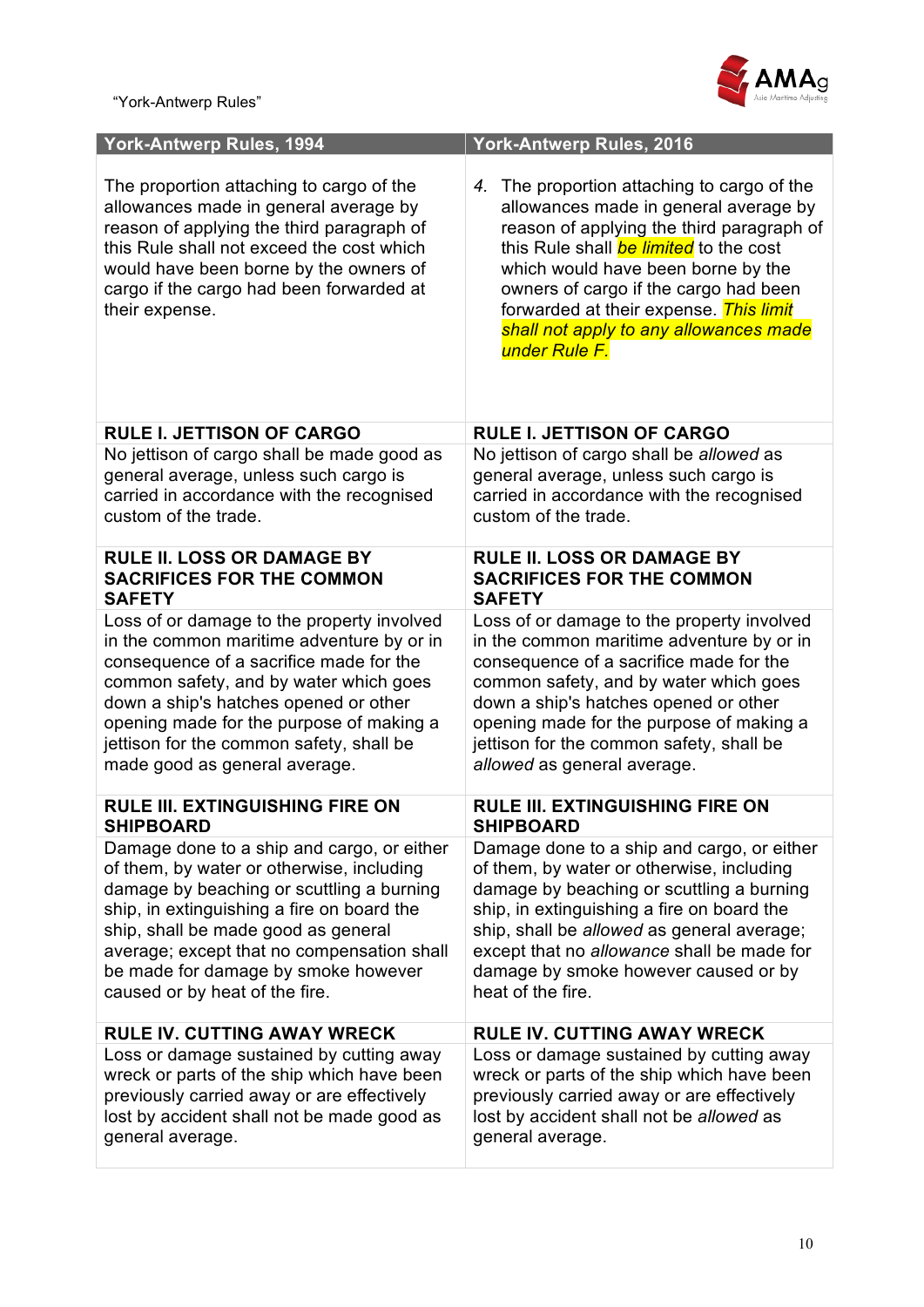

| <b>York-Antwerp Rules, 1994</b>                                                                                                                                                                                                                                                                                                         | York-Antwerp Rules, 2016                                                                                                                                                                                                                                                                                                                                                                                                                                                                                                                                                                                                                                                                                                                                                                                                                                                                                                                                                                                                                                                                                                                                                                                                                                                                                                                                                    |
|-----------------------------------------------------------------------------------------------------------------------------------------------------------------------------------------------------------------------------------------------------------------------------------------------------------------------------------------|-----------------------------------------------------------------------------------------------------------------------------------------------------------------------------------------------------------------------------------------------------------------------------------------------------------------------------------------------------------------------------------------------------------------------------------------------------------------------------------------------------------------------------------------------------------------------------------------------------------------------------------------------------------------------------------------------------------------------------------------------------------------------------------------------------------------------------------------------------------------------------------------------------------------------------------------------------------------------------------------------------------------------------------------------------------------------------------------------------------------------------------------------------------------------------------------------------------------------------------------------------------------------------------------------------------------------------------------------------------------------------|
| <b>RULE V. VOLUNTARY STRANDING</b>                                                                                                                                                                                                                                                                                                      | <b>RULE V. VOLUNTARY STRANDING</b>                                                                                                                                                                                                                                                                                                                                                                                                                                                                                                                                                                                                                                                                                                                                                                                                                                                                                                                                                                                                                                                                                                                                                                                                                                                                                                                                          |
| When a ship is intentionally run on shore for<br>the common safety, whether or not she<br>might have been driven on shore, the<br>consequent loss or damage to the property<br>involved in the common maritime adventure<br>shall be allowed in general average.                                                                        | When a ship is intentionally run on shore for<br>the common safety, whether or not she<br>might have been driven on shore, the<br>consequent loss or damage to the property<br>involved in the common maritime adventure<br>shall be allowed in general average.                                                                                                                                                                                                                                                                                                                                                                                                                                                                                                                                                                                                                                                                                                                                                                                                                                                                                                                                                                                                                                                                                                            |
| <b>RULE VI. SALVAGE REMUNERATION</b>                                                                                                                                                                                                                                                                                                    | <b>RULE VI. SALVAGE REMUNERATION</b>                                                                                                                                                                                                                                                                                                                                                                                                                                                                                                                                                                                                                                                                                                                                                                                                                                                                                                                                                                                                                                                                                                                                                                                                                                                                                                                                        |
| (a) Expenditure incurred by the parties to<br>the adventure in the nature of salvage,<br>whether under contract or otherwise, shall<br>be allowed in general average provided that<br>the salvage operations were carried out for<br>the purpose of preserving from peril the<br>property involved in the common maritime<br>adventure. | (a) Expenditure incurred by the parties to<br>the common maritime adventure in the<br>nature of salvage, whether under<br>contract or otherwise, shall be allowed in<br>general average provided that the<br>salvage operations were carried out for<br>the purpose of preserving from peril the<br>property involved in the common<br>maritime adventure and subject to the<br>provisions of paragraph (b), (c) and (d)<br>(b) Notwithstanding (a) above, where the<br>parties to the common maritime<br>adventure have separate contractual or<br>legal liability to salvors, salvage shall<br>only be allowed should any of the<br>following arise:<br>(i) there is a subsequent accident or<br>other circumstances resulting in loss or<br>damage to property during the voyage<br>that results in significant differences<br>between salved and contributory values,<br>(ii) there are significant general average<br>sacrifices,<br>(iii) salved values are manifestly incorrect<br>and there is a significantly incorrect<br>apportionment of salvage expenses,<br>(iv) any of the parties to the salvage has<br>paid a significant proportion of salvage<br>due from another party,<br>(v) a significant proportion of the parties<br>have satisfied the salvage claim on<br>substantially different terms, no regard<br>being had to interest, currency correction |
|                                                                                                                                                                                                                                                                                                                                         | or legal costs of either the salvor or the<br>contributing interest.                                                                                                                                                                                                                                                                                                                                                                                                                                                                                                                                                                                                                                                                                                                                                                                                                                                                                                                                                                                                                                                                                                                                                                                                                                                                                                        |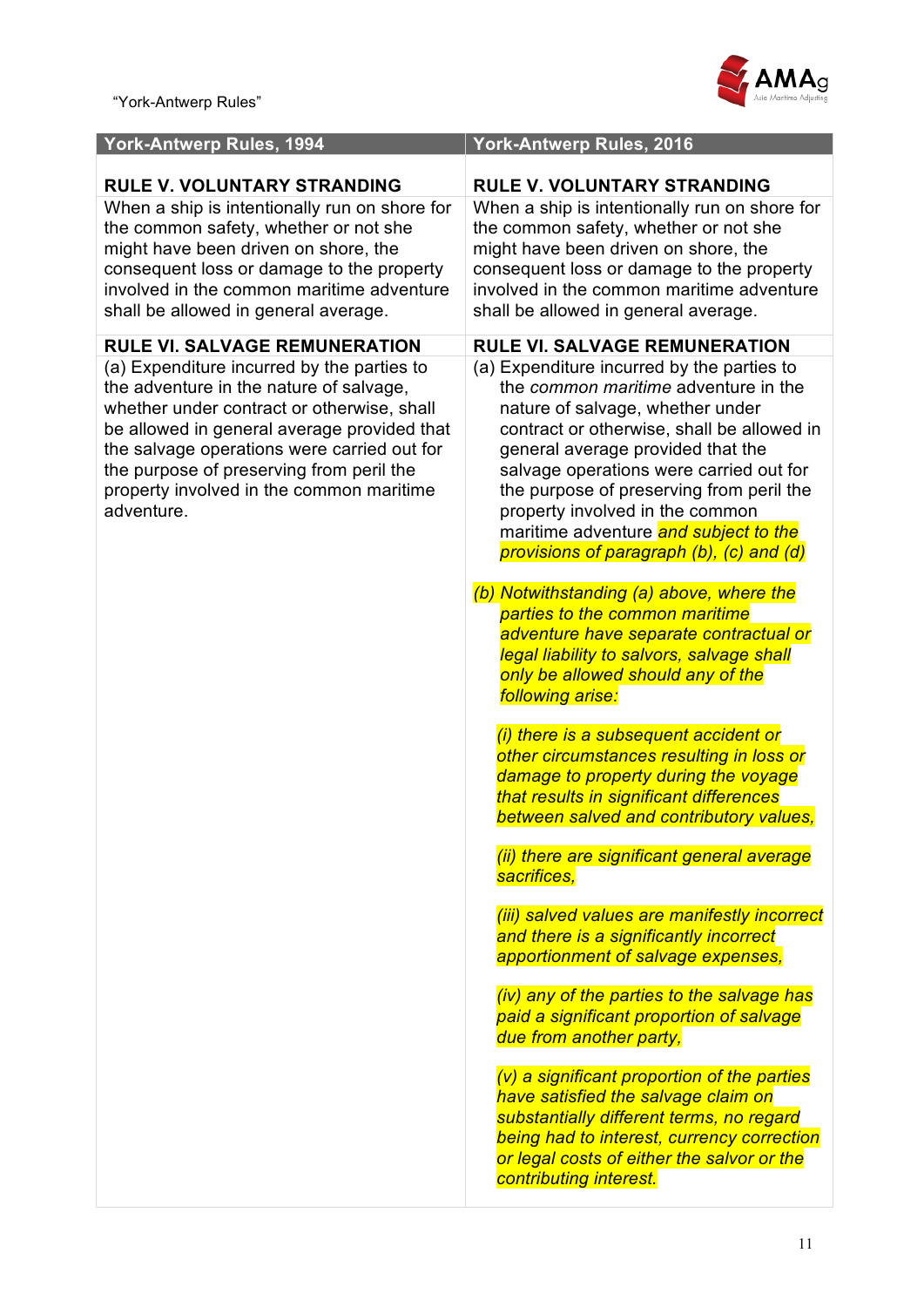

| York-Antwerp Rules, 1994                                                                                                                                                                                                                                                                                                              | <b>York-Antwerp Rules, 2016</b>                                                                                                                                                                                                                                                                                                                                                                                                     |
|---------------------------------------------------------------------------------------------------------------------------------------------------------------------------------------------------------------------------------------------------------------------------------------------------------------------------------------|-------------------------------------------------------------------------------------------------------------------------------------------------------------------------------------------------------------------------------------------------------------------------------------------------------------------------------------------------------------------------------------------------------------------------------------|
| Expenditure allowed in general average<br>shall include any salvage remuneration in<br>which the skill and efforts of the salvors in<br>preventing or minimising damage to the<br>environment such as is referred to in Art.13<br>paragraph 1(b) of the International<br>Convention on Salvage, 1989 have been<br>taken into account. | (c) Salvage expenditures referred to in<br>paragraph (a) above shall include any<br>salvage remuneration in which the skill<br>and efforts of the salvors in preventing<br>or minimising damage to the<br>environment such as is referred to in<br>Article 13 paragraph 1(b) of the<br>International Convention on Salvage,<br>1989 have been taken into account.                                                                   |
| (b) Special compensation payable to a<br>salvor by the shipowner under Art.14 of the<br>said Convention to the extent specified in<br>paragraph 4 of that Article or under any<br>other provision similar in substance shall not<br>be allowed in general average.                                                                    | (d) Special compensation payable to a<br>salvor by the shipowner under Article 14<br>of the <i>International</i> Convention on<br>Salvage, 1989 to the extent specified in<br>paragraph 4 of that Article or under any<br>other provision similar in substance<br>(such as SCOPIC) shall not be allowed<br>in general average and shall not be<br>considered a salvage expenditure as<br>referred to in paragraph (a) of this Rule. |
| <b>RULE VII. DAMAGE TO MACHINERY AND</b>                                                                                                                                                                                                                                                                                              | <b>RULE VII. DAMAGE TO MACHINERY AND</b>                                                                                                                                                                                                                                                                                                                                                                                            |
| <b>BOILERS</b>                                                                                                                                                                                                                                                                                                                        | <b>BOILERS</b>                                                                                                                                                                                                                                                                                                                                                                                                                      |
| Damage caused to any machinery and                                                                                                                                                                                                                                                                                                    | Damage caused to any machinery and                                                                                                                                                                                                                                                                                                                                                                                                  |
| boilers of a ship which is ashore and in a                                                                                                                                                                                                                                                                                            | boilers of a ship which is ashore and in a                                                                                                                                                                                                                                                                                                                                                                                          |
| position of peril, in endeavouring to refloat,                                                                                                                                                                                                                                                                                        | position of peril, in endeavouring to refloat,                                                                                                                                                                                                                                                                                                                                                                                      |
| shall be allowed in general average when                                                                                                                                                                                                                                                                                              | shall be allowed in general average when                                                                                                                                                                                                                                                                                                                                                                                            |
| shown to have arisen from an actual                                                                                                                                                                                                                                                                                                   | shown to have arisen from an actual                                                                                                                                                                                                                                                                                                                                                                                                 |
| intention to float the ship for the common                                                                                                                                                                                                                                                                                            | intention to float the ship for the common                                                                                                                                                                                                                                                                                                                                                                                          |
| safety at the risk of such damage; but where                                                                                                                                                                                                                                                                                          | safety at the risk of such damage; but where                                                                                                                                                                                                                                                                                                                                                                                        |
| a ship is afloat no loss or damage caused by                                                                                                                                                                                                                                                                                          | a ship is afloat no loss or damage caused                                                                                                                                                                                                                                                                                                                                                                                           |
| working the propelling machinery and                                                                                                                                                                                                                                                                                                  | by working the propelling machinery and                                                                                                                                                                                                                                                                                                                                                                                             |
| boilers shall in any circumstances be made                                                                                                                                                                                                                                                                                            | boilers shall in any circumstances be                                                                                                                                                                                                                                                                                                                                                                                               |
| good as general average.                                                                                                                                                                                                                                                                                                              | allowed as general average.                                                                                                                                                                                                                                                                                                                                                                                                         |
| <b>RULE VIII. EXPENSES LIGHTENING A</b>                                                                                                                                                                                                                                                                                               | <b>RULE VIII. EXPENSES LIGHTENING A</b>                                                                                                                                                                                                                                                                                                                                                                                             |
| <b>SHIP WHEN ASHORE, AND</b>                                                                                                                                                                                                                                                                                                          | <b>SHIP WHEN ASHORE, AND</b>                                                                                                                                                                                                                                                                                                                                                                                                        |
| <b>CONSEQUENT DAMAGE</b>                                                                                                                                                                                                                                                                                                              | <b>CONSEQUENT DAMAGE</b>                                                                                                                                                                                                                                                                                                                                                                                                            |
| When a ship is ashore and cargo and ship's                                                                                                                                                                                                                                                                                            | When a ship is ashore and cargo and ship's                                                                                                                                                                                                                                                                                                                                                                                          |
| fuel and stores or any of them are                                                                                                                                                                                                                                                                                                    | fuel and stores or any of them are                                                                                                                                                                                                                                                                                                                                                                                                  |
| discharged as a general average act, the                                                                                                                                                                                                                                                                                              | discharged as a general average act, the                                                                                                                                                                                                                                                                                                                                                                                            |
| extra cost of lightening, lighter hire and                                                                                                                                                                                                                                                                                            | extra cost of lightening, lighter hire and                                                                                                                                                                                                                                                                                                                                                                                          |
| reshipping (if incurred), and any loss or                                                                                                                                                                                                                                                                                             | reshipping (if incurred), and any loss or                                                                                                                                                                                                                                                                                                                                                                                           |
| damage to the property involved in the                                                                                                                                                                                                                                                                                                | damage to the property involved in the                                                                                                                                                                                                                                                                                                                                                                                              |
| common maritime adventure in                                                                                                                                                                                                                                                                                                          | common maritime adventure in                                                                                                                                                                                                                                                                                                                                                                                                        |
| consequence thereof, shall be admitted as                                                                                                                                                                                                                                                                                             | consequence thereof, shall be allowed as                                                                                                                                                                                                                                                                                                                                                                                            |
| general average.                                                                                                                                                                                                                                                                                                                      | general average.                                                                                                                                                                                                                                                                                                                                                                                                                    |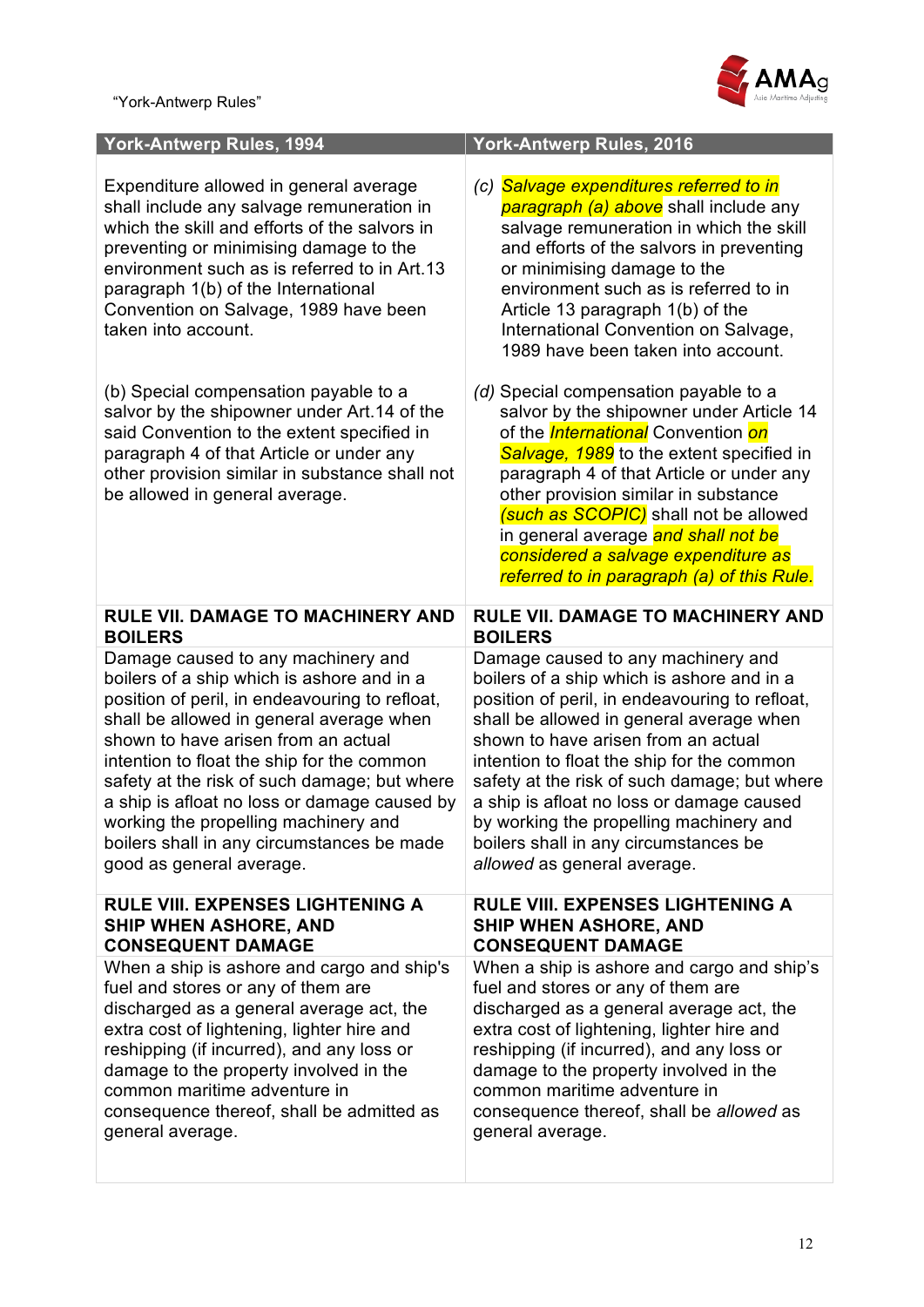

| <b>York-Antwerp Rules, 1994</b>                                                                                                                                                                                                                                                                                                                                                                                                                                                                                                                                                                      | <b>York-Antwerp Rules, 2016</b>                                                                                                                                                                                                                                                                                                                                                                                                                                                                                                                                                                          |
|------------------------------------------------------------------------------------------------------------------------------------------------------------------------------------------------------------------------------------------------------------------------------------------------------------------------------------------------------------------------------------------------------------------------------------------------------------------------------------------------------------------------------------------------------------------------------------------------------|----------------------------------------------------------------------------------------------------------------------------------------------------------------------------------------------------------------------------------------------------------------------------------------------------------------------------------------------------------------------------------------------------------------------------------------------------------------------------------------------------------------------------------------------------------------------------------------------------------|
| <b>RULE IX. CARGO, SHIP'S MATERIALS</b>                                                                                                                                                                                                                                                                                                                                                                                                                                                                                                                                                              | <b>RULE IX. CARGO, SHIP'S MATERIALS</b>                                                                                                                                                                                                                                                                                                                                                                                                                                                                                                                                                                  |
| <b>AND STORES USED FOR FUEL</b>                                                                                                                                                                                                                                                                                                                                                                                                                                                                                                                                                                      | <b>AND STORES USED FOR FUEL</b>                                                                                                                                                                                                                                                                                                                                                                                                                                                                                                                                                                          |
| Cargo, ship's materials and stores, or any of                                                                                                                                                                                                                                                                                                                                                                                                                                                                                                                                                        | Cargo, ship's materials and stores, or any of                                                                                                                                                                                                                                                                                                                                                                                                                                                                                                                                                            |
| them, necessarily used for fuel for the                                                                                                                                                                                                                                                                                                                                                                                                                                                                                                                                                              | them, necessarily used for fuel for the                                                                                                                                                                                                                                                                                                                                                                                                                                                                                                                                                                  |
| common safety at a time of peril shall be                                                                                                                                                                                                                                                                                                                                                                                                                                                                                                                                                            | common safety at a time of peril shall be                                                                                                                                                                                                                                                                                                                                                                                                                                                                                                                                                                |
| admitted as general average, but when such                                                                                                                                                                                                                                                                                                                                                                                                                                                                                                                                                           | allowed as general average, but when such                                                                                                                                                                                                                                                                                                                                                                                                                                                                                                                                                                |
| an allowance is made for the cost of ship's                                                                                                                                                                                                                                                                                                                                                                                                                                                                                                                                                          | an allowance is made for the cost of ship's                                                                                                                                                                                                                                                                                                                                                                                                                                                                                                                                                              |
| materials and stores the general average                                                                                                                                                                                                                                                                                                                                                                                                                                                                                                                                                             | materials and stores the general average                                                                                                                                                                                                                                                                                                                                                                                                                                                                                                                                                                 |
| shall be credited with the estimated cost of                                                                                                                                                                                                                                                                                                                                                                                                                                                                                                                                                         | shall be credited with the estimated cost of                                                                                                                                                                                                                                                                                                                                                                                                                                                                                                                                                             |
| the fuel which would otherwise have been                                                                                                                                                                                                                                                                                                                                                                                                                                                                                                                                                             | the fuel which would otherwise have been                                                                                                                                                                                                                                                                                                                                                                                                                                                                                                                                                                 |
| consumed in prosecuting the intended                                                                                                                                                                                                                                                                                                                                                                                                                                                                                                                                                                 | consumed in prosecuting the intended                                                                                                                                                                                                                                                                                                                                                                                                                                                                                                                                                                     |
| voyage.                                                                                                                                                                                                                                                                                                                                                                                                                                                                                                                                                                                              | voyage.                                                                                                                                                                                                                                                                                                                                                                                                                                                                                                                                                                                                  |
| <b>RULE X. EXPENSES AT PORT OF</b>                                                                                                                                                                                                                                                                                                                                                                                                                                                                                                                                                                   | <b>RULE X. EXPENSES AT PORT OF</b>                                                                                                                                                                                                                                                                                                                                                                                                                                                                                                                                                                       |
| <b>REFUGE, ETC.</b>                                                                                                                                                                                                                                                                                                                                                                                                                                                                                                                                                                                  | <b>REFUGE, ETC.</b>                                                                                                                                                                                                                                                                                                                                                                                                                                                                                                                                                                                      |
| (a) When a ship shall have entered a port or<br>place of refuge or shall have returned to her<br>port or place of loading in consequence of<br>accident, sacrifice or other extraordinary<br>circumstances which render that necessary<br>for the common safety, the expenses of<br>entering such port or place shall be admitted<br>as general average; and when she shall<br>have sailed thence with her original cargo,<br>or a part of it, the corresponding expenses<br>of leaving such port or place consequent<br>upon such entry or return shall likewise be<br>admitted as general average. | (a)(i) When a ship shall have entered a port<br>or place of refuge or shall have returned<br>to her port or place of loading in<br>consequence of accident, sacrifice or<br>other extraordinary circumstances which<br>render that necessary for the common<br>safety, the expenses of entering such<br>port or place shall be allowed as general<br>average; and when she shall have sailed<br>thence with her original cargo, or a part<br>of it, the corresponding expenses of<br>leaving such port or place consequent<br>upon such entry or return shall likewise<br>be allowed as general average. |
| When a ship is at any port or place of refuge                                                                                                                                                                                                                                                                                                                                                                                                                                                                                                                                                        | (ii) When a ship is at any port or place of                                                                                                                                                                                                                                                                                                                                                                                                                                                                                                                                                              |
| and is necessarily removed to another port                                                                                                                                                                                                                                                                                                                                                                                                                                                                                                                                                           | refuge and is necessarily removed to                                                                                                                                                                                                                                                                                                                                                                                                                                                                                                                                                                     |
| or place because repairs cannot be carried                                                                                                                                                                                                                                                                                                                                                                                                                                                                                                                                                           | another port or place because repairs                                                                                                                                                                                                                                                                                                                                                                                                                                                                                                                                                                    |
| out in the first port or place, the provisions of                                                                                                                                                                                                                                                                                                                                                                                                                                                                                                                                                    | cannot be carried out in the first port or                                                                                                                                                                                                                                                                                                                                                                                                                                                                                                                                                               |
| this Rule shall be applied to the second port                                                                                                                                                                                                                                                                                                                                                                                                                                                                                                                                                        | place, the provisions of this Rule shall be                                                                                                                                                                                                                                                                                                                                                                                                                                                                                                                                                              |
| or place as if it were a port or place of                                                                                                                                                                                                                                                                                                                                                                                                                                                                                                                                                            | applied to the second port or place as if it                                                                                                                                                                                                                                                                                                                                                                                                                                                                                                                                                             |
| refuge and the cost of such removal                                                                                                                                                                                                                                                                                                                                                                                                                                                                                                                                                                  | were a port or place of refuge and the                                                                                                                                                                                                                                                                                                                                                                                                                                                                                                                                                                   |
| including temporary repairs and towage                                                                                                                                                                                                                                                                                                                                                                                                                                                                                                                                                               | cost of such removal including temporary                                                                                                                                                                                                                                                                                                                                                                                                                                                                                                                                                                 |
| shall be admitted as general average. The                                                                                                                                                                                                                                                                                                                                                                                                                                                                                                                                                            | repairs and towage shall be allowed as                                                                                                                                                                                                                                                                                                                                                                                                                                                                                                                                                                   |
| provisions of Rule XI shall be applied to the                                                                                                                                                                                                                                                                                                                                                                                                                                                                                                                                                        | general average. The provisions of Rule                                                                                                                                                                                                                                                                                                                                                                                                                                                                                                                                                                  |
| prolongation of the voyage occasioned by                                                                                                                                                                                                                                                                                                                                                                                                                                                                                                                                                             | XI shall be applied to the prolongation of                                                                                                                                                                                                                                                                                                                                                                                                                                                                                                                                                               |
| such removal.                                                                                                                                                                                                                                                                                                                                                                                                                                                                                                                                                                                        | the voyage occasioned by such removal.                                                                                                                                                                                                                                                                                                                                                                                                                                                                                                                                                                   |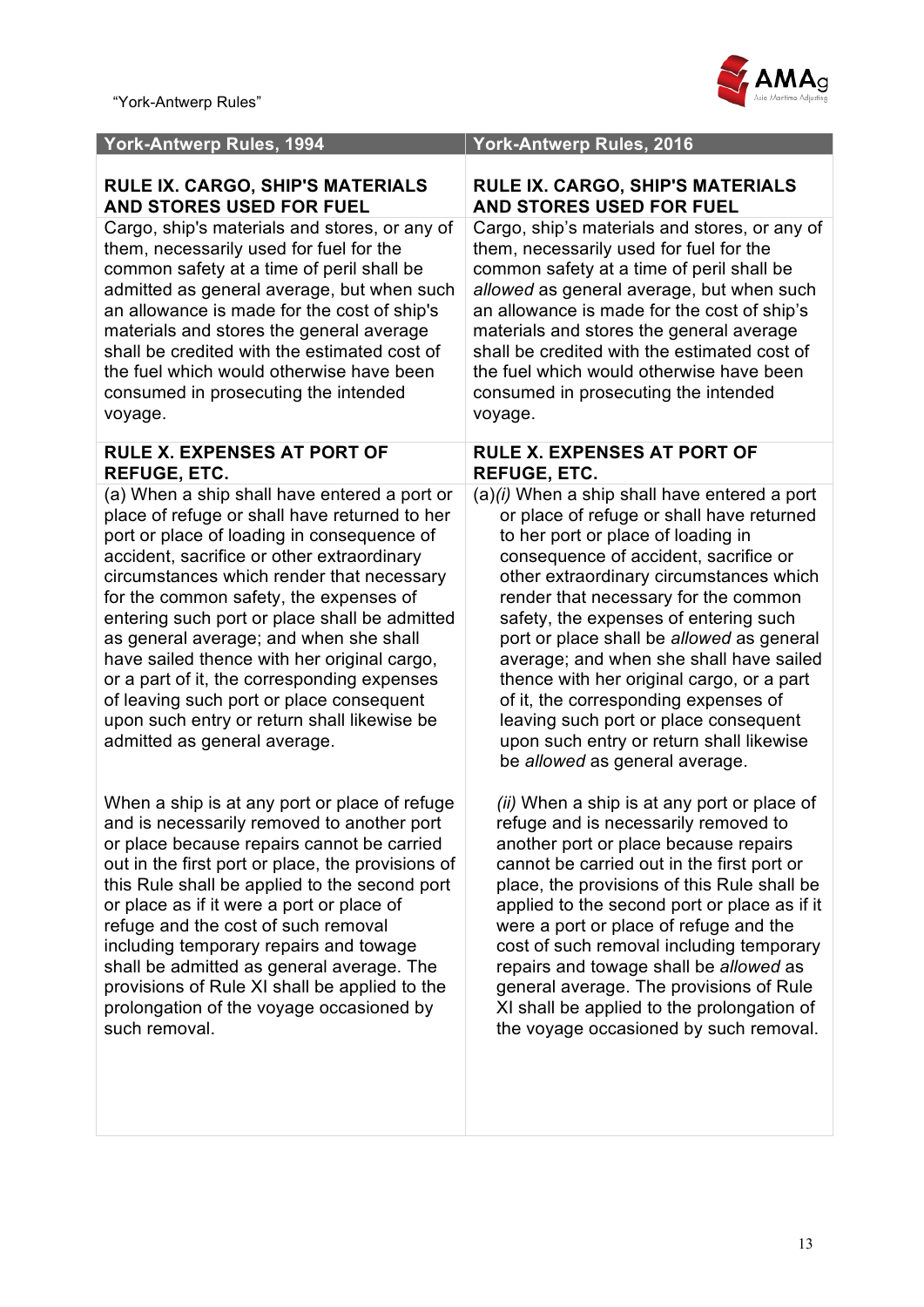

#### **York-Antwerp Rules, 1994 York-Antwerp Rules, 2016**

(b) The cost of handling on board or discharging cargo, fuel or stores whether at a port or place of loading, call or refuge, shall be admitted as general average, when the handling or discharge was necessary for the common safety or to enable damage to the ship caused by sacrifice or accident to be repaired, if the repairs were necessary for the safe prosecution of the voyage, except in cases where the damage to the ship is discovered at a port or place of loading or call without any accident or other extraordinary circumstances connected with such damage having taken place during the voyage.

The cost of handling on board or discharging cargo, fuel or stores shall not be admissible as general average when incurred solely for the purpose of restowage due to shifting during the voyage, unless such restowage is necessary for the common safety.

(c) Whenever the cost of handling or discharging cargo, fuel or stores is admissible as general average, the costs of storage, including insurance if reasonably incurred, reloading and stowing of such cargo, fuel or stores shall likewise be admitted as general average. The provisions of Rule XI shall be applied to the extra period of detention occasioned by such reloading or restowing.

But when the ship is condemned or does not proceed on her original voyage, storage expenses shall be admitted as general average only up to the date of the ship's condemnation or of the abandonment of the voyage or up to the date of completion of discharge of cargo if the condemnation or abandonment takes place before that date.

(b) *(i)* The cost of handling on board or discharging cargo, fuel or stores, whether at a port or place of loading, call or refuge, shall be *allowed* as general average when the handling or discharge was necessary for the common safety or to enable damage to the ship caused by sacrifice or accident to be repaired, if the repairs were necessary for the safe prosecution of the voyage, except in cases where the damage to the ship is discovered at a port or place of loading or call without any accident or other extraordinary circumstances connected with such damage having taken place during the voyage.

*(ii)* The cost of handling on board or discharging cargo, fuel or stores shall not be *allowable* as general average when incurred solely for the purpose of restowage due to shifting during the voyage, unless such restowage is necessary for the common safety.

- (c) Whenever the cost of handling or discharging cargo, fuel or stores is *allowable* as general average, the costs of storage, including insurance if reasonably incurred, reloading and stowing of such cargo, fuel or stores shall likewise be allowed as general average. The provisions of Rule XI shall apply to the extra period of detention occasioned by such reloading or restowing.
- *(d)* When the ship is condemned or does not proceed on her original voyage, storage expenses shall be allowed as general average only up to the date of the ship's condemnation or of the abandonment of the voyage or up to the date of completion of discharge of cargo if the condemnation or abandonment takes place before that date.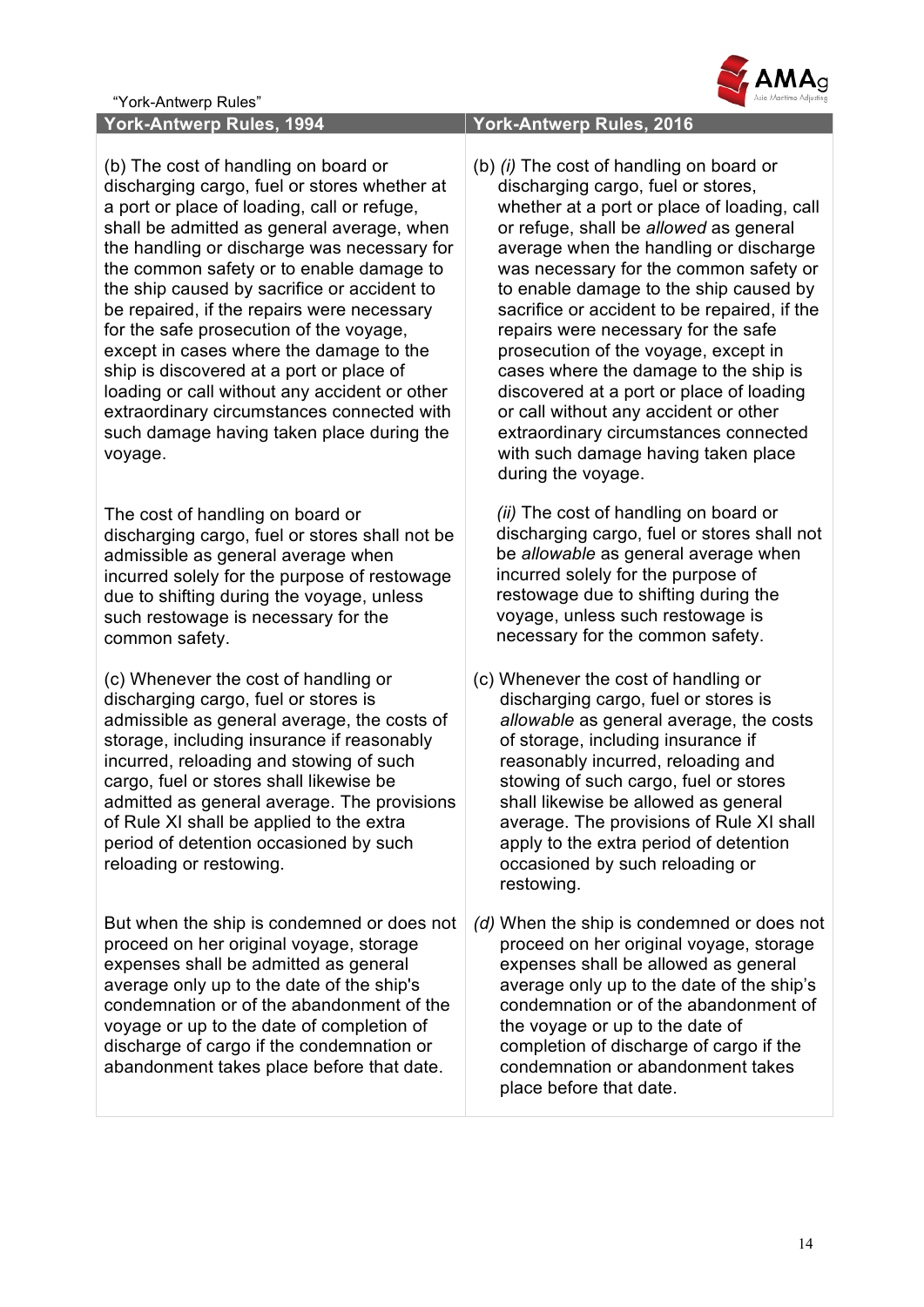

### **RULE XI. WAGES AND MAINTENANCE OF CREW AND OTHER EXPENSES BEARING UP FOR AND IN A PORT OF REFUGE, ETC.**

(a) Wages and maintenance of master, officers and crew reasonably incurred and fuel and stores consumed during the prolongation of the voyage occasioned by a ship entering a port or place of refuge or returning to her port or place of loading shall be admitted as general average when the expenses of entering such port or place are allowable in general average in accordance with Rule X(a).

(b) When a ship shall have entered or been detained in any port or place in consequence of accident, sacrifice or other extra-ordinary circumstances which render that necessary for the common safety, or to enable damage to the ship caused by sacrifice or accident to be repaired, if the repairs were necessary for the safe prosecution of the voyage, the wages and maintenance of the master, officers and crew reasonably incurred during the extra period of detention in such port or place until the ship shall or should have been made ready to proceed upon her voyage, shall be admitted in general average.

Fuel and stores consumed during the extra period of detention shall be admitted as general average, except such fuel and stores as are consumed in effecting repairs not allowable in general average.

Port charges incurred during the extra period of detention shall likewise be admitted as general average except such charges as are incurred solely by reason of repairs not allowable in general average.

#### **York-Antwerp Rules, 1994 York-Antwerp Rules, 2016**

### **RULE XI. WAGES AND MAINTENANCE OF CREW AND OTHER EXPENSES**  *PUTTING IN TO AND AT* **A PORT OF REFUGE, ETC.**

- *(a)* Wages and maintenance of master, officers and crew reasonably incurred and fuel and stores consumed during the prolongation of the voyage occasioned by a ship entering a port or place of refuge or returning to her port or place of loading shall be *allowed* as general average when the expenses of entering such port or place are allowable in general average in accordance with Rule X(a).
- *(b) (i)* When a ship shall have entered or been detained in any port or place in consequence of accident, sacrifice or other extra-ordinary circumstances which render that *entry or detention* necessary for the common safety, or to enable damage to the ship caused by sacrifice or accident to be repaired, if the repairs were necessary for the safe prosecution of the voyage, the wages and maintenance of the master, officers and crew reasonably incurred during the extra period of detention in such port or place until the ship shall or should have been made ready to proceed upon her voyage, shall be *allowed* in general average.

*(ii)* Fuel and stores consumed during the extra period of detention shall be *allowed* as general average, except such fuel and stores as are consumed in effecting repairs not allowable in general average.

*(iii)* Port charges incurred during the extra period of detention shall likewise be *allowed* as general average except such charges as are incurred solely by reason of repairs not allowable in general average.

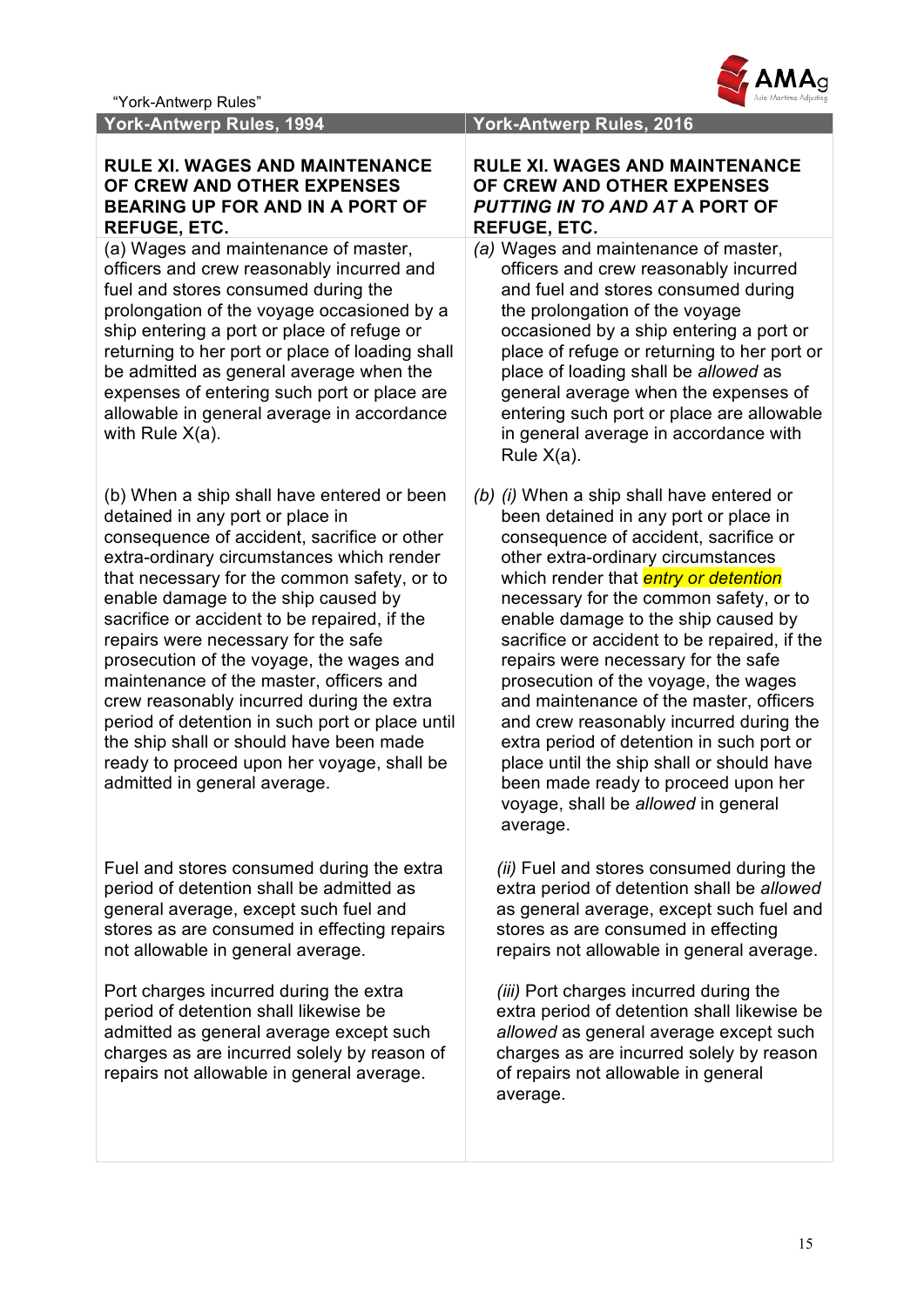## **York-Antwerp Rules, 1994 York-Antwerp Rules, 2016**

Provided that when damage to the ship is discovered at a port or place of loading or call without any accident or other extraordinary circumstance connected with such damage having taken place during the voyage, then the wages and maintenance of master, officers and crew and fuel and stores consumed and port charges incurred during the extra detention for repairs to damages so discovered shall not be admissible as general average, even if the repairs are necessary for the safe prosecution of the voyage.

When the ship is condemned or does not proceed on her original voyage, the wages and maintenance of the master, officers and crew and fuel and stores consumed and port charges shall be admitted as general average only up to the date of the ship's condemnation or of the abandonment of the voyage or up to the date of completion of discharge of cargo if the condemnation or abandonment takes place before that date.

(c) For the purpose of this and the other Rules wages shall include all payments made to or for the benefit of the master, officers and crew, whether such payments be imposed by law upon the shipowners or be made under the terms of articles of employment.

(d) The cost of measures undertaken to prevent or minimise damage to the environment shall be allowed in general average when incurred in any or all of the following circumstances:

*(iv)* Provided that when damage to the ship is discovered at a port or place of loading or call without any accident or other extraordinary circumstance connected with such damage having taken place during the voyage, then the wages and maintenance of master, officers and crew and fuel and stores consumed and port charges incurred during the extra detention for repairs to damages so discovered shall not be *allowable* as general average, even if the repairs are necessary for the safe prosecution of the voyage.

*(v)* When the ship is condemned or does not proceed on her original voyage, the wages and maintenance of the master, officers and crew and fuel and stores consumed and port charges shall be *allowed* as general average only up to the date of the ship's condemnation or of the abandonment of the voyage or up to the date of completion of discharge of cargo if the condemnation or abandonment takes place before that date.

(c) *(i)* For the purpose of *these* Rules wages shall include all payments made to or for the benefit of the master, officers and crew, whether such payments be imposed by law upon the shipowners or be made under the terms of articles of employment.

*(ii) For the purpose of these Rules, port charges shall include all customary or additional expenses incurred for the common safety or to enable a vessel to enter or remain at a port of refuge or call in the circumstances outlined in Rule XI(b)(i).*

(d) The cost of measures undertaken to prevent or minimise damage to the environment shall be allowed in general average when incurred in any or all of the following circumstances:

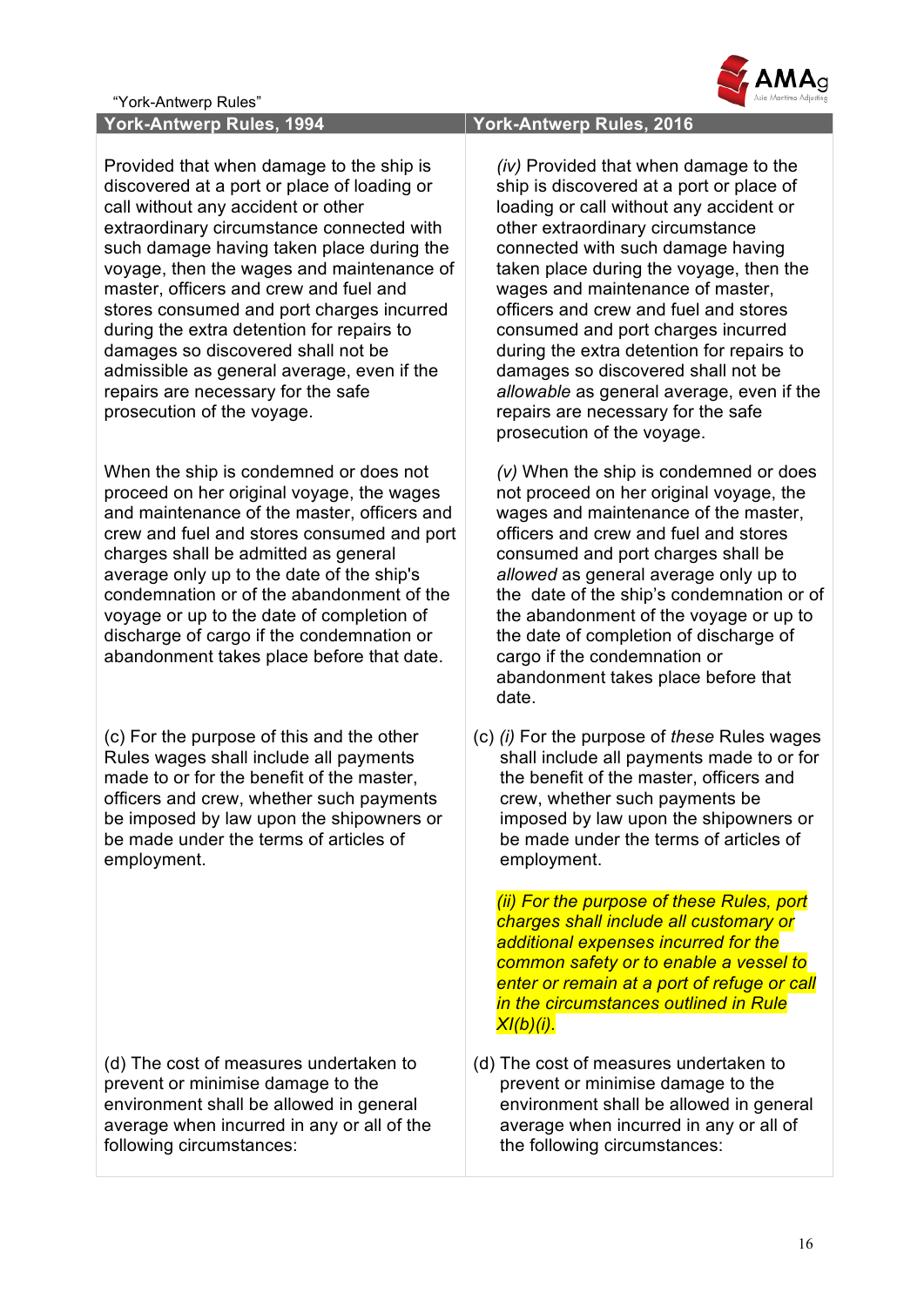

| "York-Antwerp Rules" |  |
|----------------------|--|
|----------------------|--|

#### **York-Antwerp Rules, 1994 York-Antwerp Rules, 2016**

(i) as part of an operation performed for the common safety which, had it been undertaken by a party outside the common maritime adventure, would have entitled such party to a salvage reward;

(ii) as a condition of entry into or departure from any port or place in the circumstances prescribed in Rule X(a);

(iii) as a condition of remaining at any port or place in the circumstances prescribed in Rule XI(b), provided that when there is an actual escape or release of pollutant substances the cost of any additional measures required on that account to prevent or minimise pollution or environmental damage shall not be allowed as general average;

(iv) necessarily in connection with the discharging, storing or reloading of cargo whenever the cost of those operations is admissible as general average.

#### **RULE XII. DAMAGE TO CARGO IN DISCHARGING, ETC.**

Damage to or loss of cargo, fuel or stores sustained in consequence of their handling, discharging, storing, reloading and stowing shall be made good as general average, when and only when the cost of those measures respectively is admitted as general average.

#### **RULE XIII. DEDUCTIONS FROM COST OF REPAIRS REPAIRS**

Repairs to be allowed in general average shall not be subject to deductions in respect of "new for old" where old material or parts are replaced by new unless the ship is over fifteen years old in which case there shall be a deduction of one third. The deductions shall be regulated by the age of the ship from the 31st December of the year of completion of construction to the date of the general average act, except for insulation, life and similar boats, communications and

(i) as part of an operation performed for the common safety which, had it been undertaken by a party outside the common maritime adventure, would have entitled such party to a salvage reward;

(ii) as a condition of entry into or departure from any port or place in the circumstances prescribed in Rule X(a);

(iii) as a condition of remaining at any port or place in the circumstances prescribed in Rule XI(b), provided that when there is an actual escape or release of pollutant substances, the cost of any additional measures required on that account to prevent or minimise pollution or environmental damage shall not be allowed as general average;

(iv) necessarily in connection with the *handling on board*, discharging, storing or reloading of cargo, *fuel or stores* whenever the cost of those operations is *allowable* as general average.

## **RULE XII. DAMAGE TO CARGO IN DISCHARGING, ETC.**

Damage to or loss of cargo, fuel or stores sustained in consequence of their handling, discharging, storing, reloading and stowing shall be *allowed* as general average, when and only when the cost of those measures respectively is *allowed* as general average.

**RULE XIII. DEDUCTIONS FROM COST OF** 

*(a)* Repairs to be allowed in general average shall not be subject to deductions in respect of "new for old" where old material or parts are replaced by new unless the ship is over fifteen years old in which case there shall be a deduction of one third. The deductions shall be regulated by the age of the ship from the 31st December of the year of completion of construction to the date of the general average act, except for insulation, life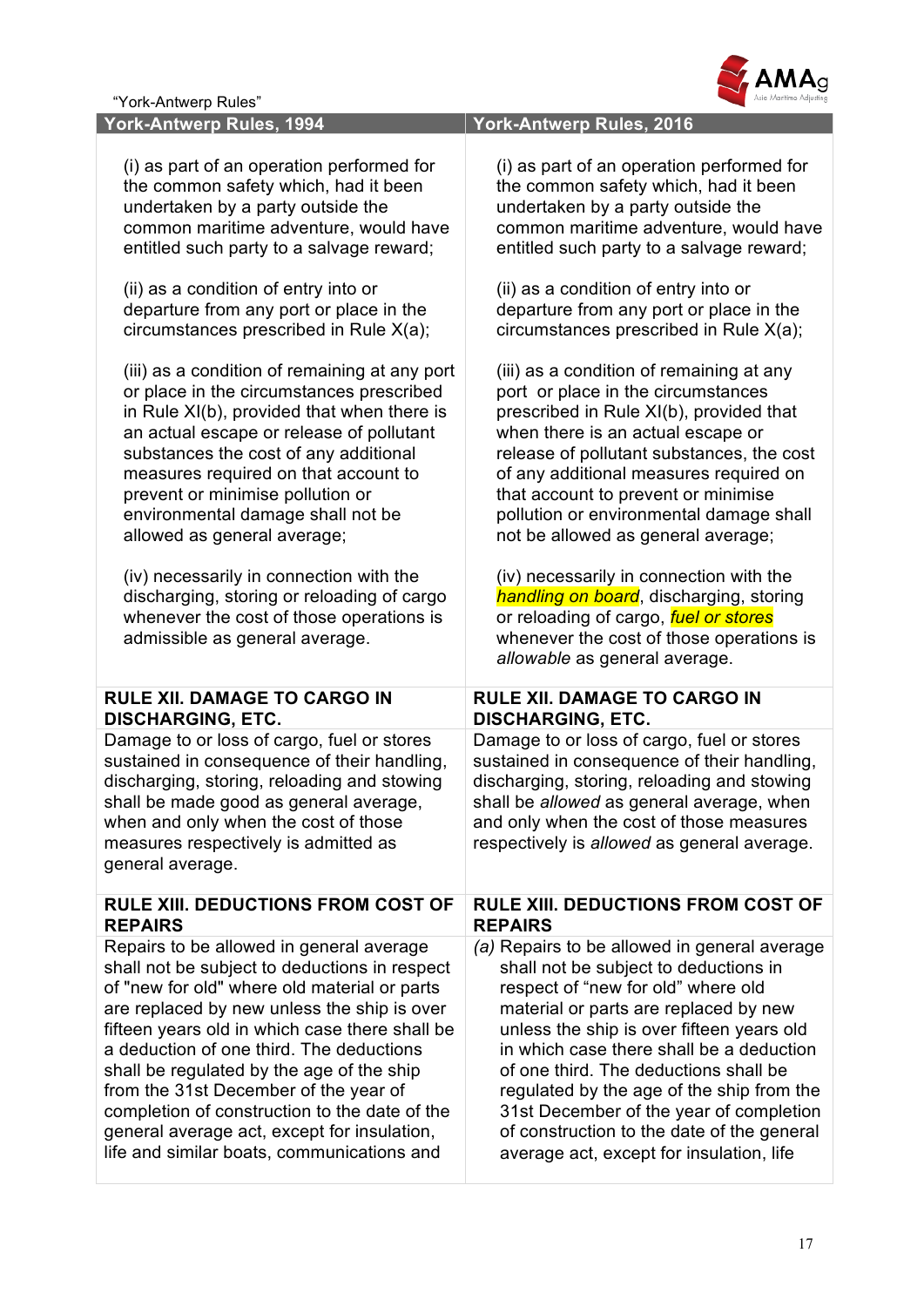| "York-Antwerp Rules"                                                                                                                                                                                                                                                                                                                                                                                        |                                                                                                                                                                                                                                                                                                                                                                                                                                      |
|-------------------------------------------------------------------------------------------------------------------------------------------------------------------------------------------------------------------------------------------------------------------------------------------------------------------------------------------------------------------------------------------------------------|--------------------------------------------------------------------------------------------------------------------------------------------------------------------------------------------------------------------------------------------------------------------------------------------------------------------------------------------------------------------------------------------------------------------------------------|
| <b>York-Antwerp Rules, 1994</b>                                                                                                                                                                                                                                                                                                                                                                             | York-Antwerp Rules, 2016                                                                                                                                                                                                                                                                                                                                                                                                             |
| navigational apparatus and equipment,<br>machinery and boilers for which the<br>deductions shall be regulated by the age of<br>the particular parts to which they apply.                                                                                                                                                                                                                                    | and similar boats, communications and<br>navigational apparatus and equipment,<br>machinery and boilers for which the<br>deductions shall be regulated by the age<br>of the particular parts to which they<br>apply.                                                                                                                                                                                                                 |
| The deductions shall be made only from the<br>cost of the new material or parts when<br>finished and ready to be installed in the ship.                                                                                                                                                                                                                                                                     | (b) The deductions shall be made only from<br>the cost of the new material or parts<br>when finished and ready to be installed<br>in the ship.                                                                                                                                                                                                                                                                                       |
| No deduction shall be made in respect of<br>provisions, stores, anchors and chain<br>cables.                                                                                                                                                                                                                                                                                                                | No deduction shall be made in respect of<br>provisions, stores, anchors and chain<br>cables.                                                                                                                                                                                                                                                                                                                                         |
| Drydock and slipway dues and costs of<br>shifting the ship shall be allowed in full.                                                                                                                                                                                                                                                                                                                        | Drydock and slipway dues and costs of<br>shifting the ship shall be allowed in full.                                                                                                                                                                                                                                                                                                                                                 |
| The costs of cleaning, painting or coating of<br>bottom shall not be allowed in general<br>average unless the bottom has been painted<br>or coated within the twelve months<br>preceding the date of the general average<br>act in which case one half of such costs<br>shall be allowed.                                                                                                                   | (c) The costs of cleaning, painting or<br>coating of bottom shall not be allowed in<br>general average unless the bottom has<br>been painted or coated within the 24<br>months preceding the date of the<br>general average act in which case one<br>half of such costs shall be allowed.                                                                                                                                            |
| <b>RULE XIV. TEMPORARY REPAIRS</b>                                                                                                                                                                                                                                                                                                                                                                          | <b>RULE XIV. TEMPORARY REPAIRS</b>                                                                                                                                                                                                                                                                                                                                                                                                   |
| Where temporary repairs are effected to a<br>ship at a port of loading, call or refuge, for<br>the common safety, or of damage caused by<br>general average sacrifice, the cost of such<br>repairs shall be admitted as general<br>average.                                                                                                                                                                 | (a) Where temporary repairs are effected to<br>a ship at a port of loading, call or refuge,<br>for the common safety, or of damage<br>caused by general average sacrifice, the<br>cost of such repairs shall be allowed as<br>general average.                                                                                                                                                                                       |
| Where temporary repairs of accidental<br>damage are effected in order to enable the<br>adventure to be completed, the cost of such<br>repairs shall be admitted as general average<br>without regard to the saving, if any, to other<br>interests, but only up to the saving in<br>expense which would have been incurred<br>and allowed in general average if such<br>repairs had not been effected there. | (b) Where temporary repairs of accidental<br>damage are effected in order to enable<br>the common maritime adventure to be<br>completed, the cost of such repairs shall<br>be allowed as general average without<br>regard to the saving, if any, to other<br>interests, but only up to the saving in<br>expense which would have been<br>incurred and allowed in general average<br>if such repairs had not been effected<br>there. |
| No deductions "new for old" shall be made<br>from the cost of temporary repairs allowable<br>as general average.                                                                                                                                                                                                                                                                                            | (c) No deductions "new for old" shall be<br>made from the cost of temporary repairs<br>allowable as general average.                                                                                                                                                                                                                                                                                                                 |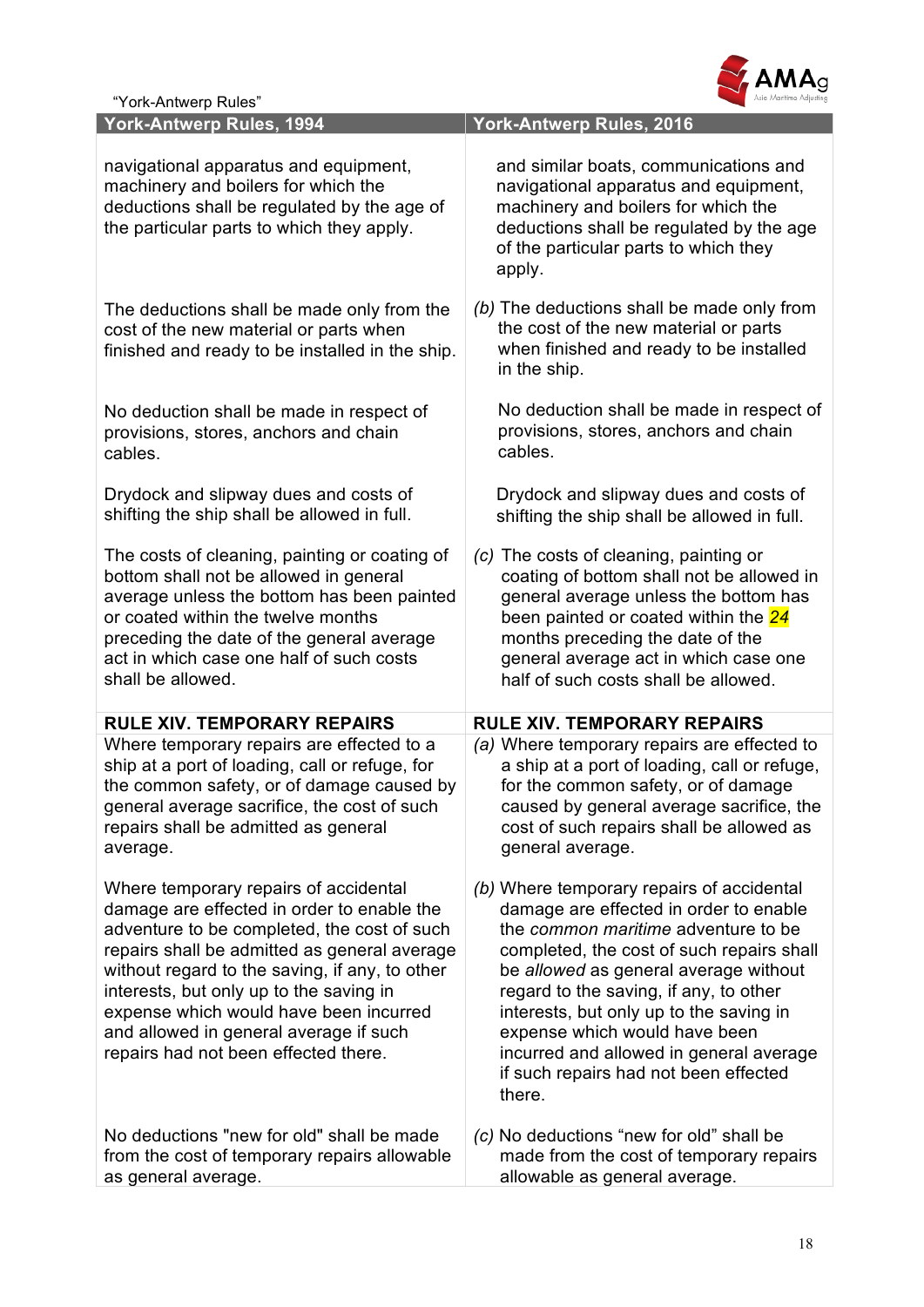

| "York-Antwerp Rules" |  |
|----------------------|--|
|----------------------|--|

| <b>York-Antwerp Rules, 1994</b>                                                                                                                                                                                                                                                                                                      | <b>York-Antwerp Rules, 2016</b>                                                                                                                                                                                                                                                                                                                                                                                                                                                                                                                          |
|--------------------------------------------------------------------------------------------------------------------------------------------------------------------------------------------------------------------------------------------------------------------------------------------------------------------------------------|----------------------------------------------------------------------------------------------------------------------------------------------------------------------------------------------------------------------------------------------------------------------------------------------------------------------------------------------------------------------------------------------------------------------------------------------------------------------------------------------------------------------------------------------------------|
| <b>RULE XV. LOSS OF FREIGHT</b>                                                                                                                                                                                                                                                                                                      | <b>RULE XV. LOSS OF FREIGHT</b>                                                                                                                                                                                                                                                                                                                                                                                                                                                                                                                          |
| Loss of freight arising from damage to or                                                                                                                                                                                                                                                                                            | Loss of freight arising from damage to or                                                                                                                                                                                                                                                                                                                                                                                                                                                                                                                |
| loss of cargo shall be made good as general                                                                                                                                                                                                                                                                                          | loss of cargo shall be allowed as general                                                                                                                                                                                                                                                                                                                                                                                                                                                                                                                |
| average, either when caused by a general                                                                                                                                                                                                                                                                                             | average, either when caused by a general                                                                                                                                                                                                                                                                                                                                                                                                                                                                                                                 |
| average act, or when the damage to or loss                                                                                                                                                                                                                                                                                           | average act, or when the damage to or loss                                                                                                                                                                                                                                                                                                                                                                                                                                                                                                               |
| of cargo is so made good.                                                                                                                                                                                                                                                                                                            | of cargo is so allowed.                                                                                                                                                                                                                                                                                                                                                                                                                                                                                                                                  |
| Deduction shall be made from the amount of                                                                                                                                                                                                                                                                                           | Deduction shall be made from the amount of                                                                                                                                                                                                                                                                                                                                                                                                                                                                                                               |
| gross freight lost, of the charges which the                                                                                                                                                                                                                                                                                         | gross freight lost, of the charges which the                                                                                                                                                                                                                                                                                                                                                                                                                                                                                                             |
| owner thereof would have incurred to earn                                                                                                                                                                                                                                                                                            | owner thereof would have incurred to earn                                                                                                                                                                                                                                                                                                                                                                                                                                                                                                                |
| such freight, but has, in consequence of the                                                                                                                                                                                                                                                                                         | such freight, but has, in consequence of the                                                                                                                                                                                                                                                                                                                                                                                                                                                                                                             |
| sacrifice, not incurred.                                                                                                                                                                                                                                                                                                             | sacrifice, not incurred.                                                                                                                                                                                                                                                                                                                                                                                                                                                                                                                                 |
| <b>RULE XVI. AMOUNT TO BE MADE GOOD</b>                                                                                                                                                                                                                                                                                              | <b>RULE XVI. AMOUNT TO BE ALLOWED</b>                                                                                                                                                                                                                                                                                                                                                                                                                                                                                                                    |
| <b>FOR CARGO LOST OR DAMAGED BY</b>                                                                                                                                                                                                                                                                                                  | FOR CARGO LOST OR DAMAGED BY                                                                                                                                                                                                                                                                                                                                                                                                                                                                                                                             |
| <b>SACRIFICE</b>                                                                                                                                                                                                                                                                                                                     | <b>SACRIFICE</b>                                                                                                                                                                                                                                                                                                                                                                                                                                                                                                                                         |
| The amount to be made good as general<br>average for damage to or loss of cargo<br>sacrificed shall be the loss which has been<br>sustained thereby based on the value at the<br>time of discharge, ascertained from the<br>commercial invoice rendered to the receiver<br>or if there is no such invoice from the<br>shipped value. | (a) (i) The amount to be allowed as general<br>average for damage to or loss of cargo<br>sacrificed shall be the loss which has<br>been sustained thereby based on the<br>value at the time of discharge,<br>ascertained from the commercial invoice<br>rendered to the receiver or if there is no<br>such invoice from the shipped value.<br>Such commercial invoice may be<br>deemed by the average adjuster to<br>reflect the value at the time of discharge<br><i>irrespective of the place of final delivery</i><br>under the contract of carriage. |
| The value at the time of discharge shall                                                                                                                                                                                                                                                                                             | (ii) The value at the time of discharge                                                                                                                                                                                                                                                                                                                                                                                                                                                                                                                  |
| include the cost of insurance and freight                                                                                                                                                                                                                                                                                            | shall include the cost of insurance and                                                                                                                                                                                                                                                                                                                                                                                                                                                                                                                  |
| except insofar as such freight is at the risk of                                                                                                                                                                                                                                                                                     | freight except insofar as such freight is at                                                                                                                                                                                                                                                                                                                                                                                                                                                                                                             |
| interests other than the cargo.                                                                                                                                                                                                                                                                                                      | the risk of interests other than the cargo.                                                                                                                                                                                                                                                                                                                                                                                                                                                                                                              |
| When cargo so damaged is sold and the<br>amount of the damage has not been<br>otherwise agreed, the loss to be made good<br>in general average shall be the difference<br>between the net proceeds of sale and the<br>net sound value as computed in the first<br>paragraph of this Rule.                                            | (b) When cargo so damaged is sold and the<br>amount of the damage has not been<br>otherwise agreed, the loss to be allowed<br>in general average shall be the<br>difference between the net proceeds of<br>sale and the net sound value as<br>computed in the first paragraph of this<br>Rule.                                                                                                                                                                                                                                                           |
| <b>RULE XVII. CONTRIBUTORY VALUES</b>                                                                                                                                                                                                                                                                                                | <b>RULE XVII. CONTRIBUTORY VALUES</b>                                                                                                                                                                                                                                                                                                                                                                                                                                                                                                                    |
| The contribution to a general average shall                                                                                                                                                                                                                                                                                          | (a) (i) The contribution to a general average                                                                                                                                                                                                                                                                                                                                                                                                                                                                                                            |
| be made upon the actual net values of the                                                                                                                                                                                                                                                                                            | shall be made upon the actual net values                                                                                                                                                                                                                                                                                                                                                                                                                                                                                                                 |
| property at the termination of the adventure                                                                                                                                                                                                                                                                                         | of the property at the termination of the                                                                                                                                                                                                                                                                                                                                                                                                                                                                                                                |
| except that the value of cargo shall be the                                                                                                                                                                                                                                                                                          | common maritime adventure except that                                                                                                                                                                                                                                                                                                                                                                                                                                                                                                                    |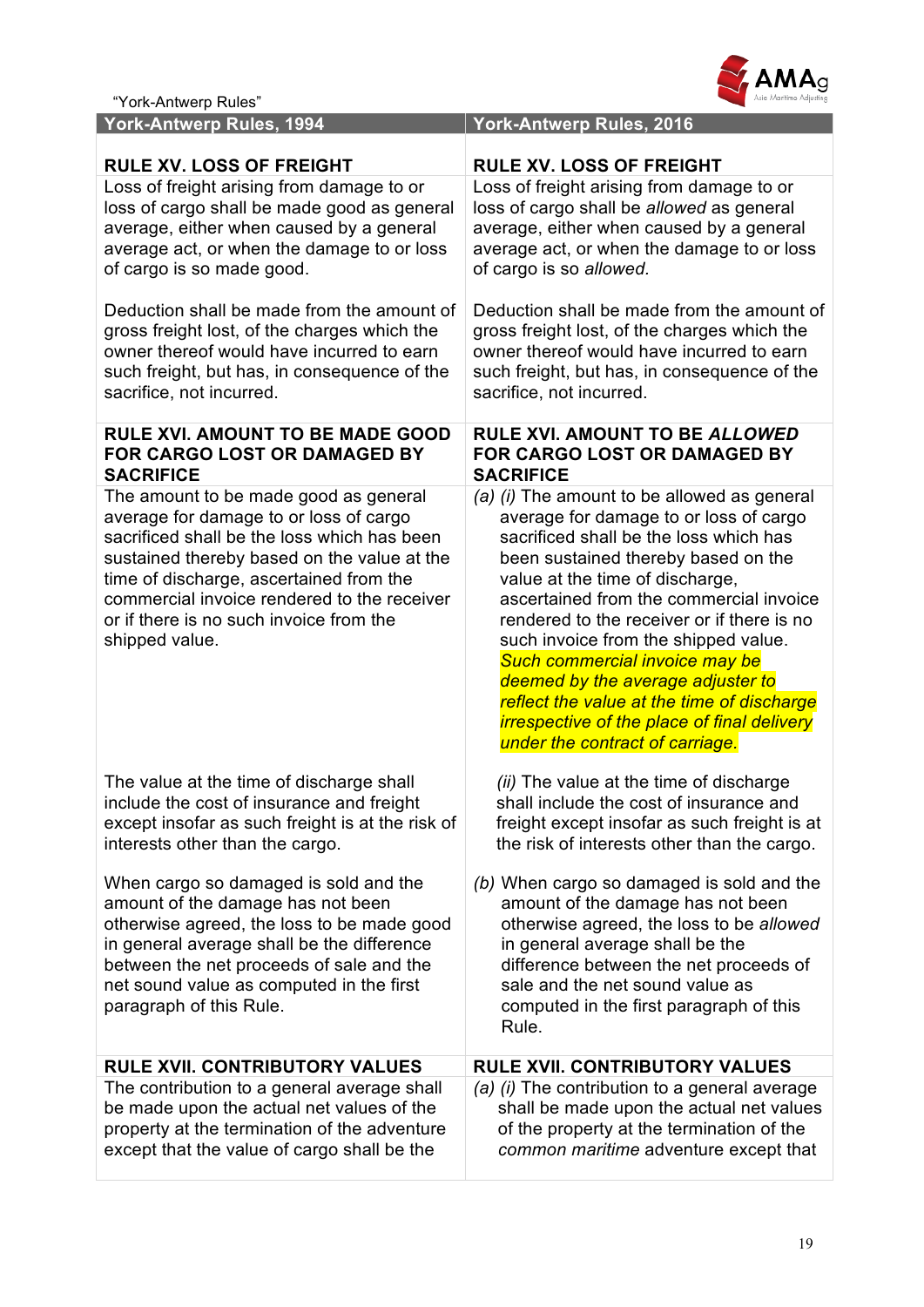

| "York-Antwerp Rules" |
|----------------------|
|----------------------|

#### **York-Antwerp Rules, 1994 York-Antwerp Rules, 2016**

value at the time of discharge, ascertained from the commercial invoice rendered to the receiver or if there is no such invoice from the shipped value.

The value of the cargo shall include the cost of insurance and freight unless and insofar as such freight is at the risk of interests other than the cargo, deducting therefrom any loss or damage suffered by the cargo prior to or at the time of discharge.

The value of the ship shall be assessed without taking into account the beneficial or detrimental effect of any demise or time charterparty to which the ship may be committed.

To these values shall be added the amount made good as general average for property sacrificed, if not already included, deduction being made from the freight and passage money at risk of such charges and crew's wages as would not have been incurred in earning the freight had the ship and cargo been totally lost at the date of the general average act and have not been allowed as general average; deduction being also made from the value of the property of all extra charges incurred in respect thereof subsequently to the general average act, except such charges as are allowed in general average or fall upon the ship by virtue of an award for special compensation under Art.14 of the International Convention on Salvage, 1989 or under any other provision similar in substance.

the value of cargo shall be the value at the time of discharge, ascertained from the commercial invoice rendered to the receiver or if there is no such invoice from the shipped value. *Such commercial invoice may be deemed by the average adjuster to reflect the value at the time of discharge irrespective of the place of final delivery under the contract of carriage.*

*(ii)* The value of the cargo shall include the cost of insurance and freight unless and insofar as such freight is at the risk of interests other than the cargo, deducting therefrom any loss or damage suffered by the cargo prior to or at the time of discharge. *Any cargo may be excluded from contributing to general average should the average adjuster consider that the cost of including it in the adjustment would be likely to be disproportionate to its eventual contribution.*

*(iii)* The value of the ship shall be assessed without taking into account the beneficial or detrimental effect of any demise or time charterparty to which the ship may be committed.

*(b)* To these values shall be added the amount *allowed* as general average for property sacrificed, if not already included, deduction being made from the freight and passage money at risk of such charges and crew's wages as would not have been incurred in earning the freight had the ship and cargo been totally lost at the date of the general average act and have not been allowed as general average; deduction being also made from the value of the property of all extra charges incurred in respect thereof subsequently to the general average act, except such charges as are allowed in general average. *Where payment for salvage services has not been allowed as general average by reason of paragraph (b) of Rule VI,*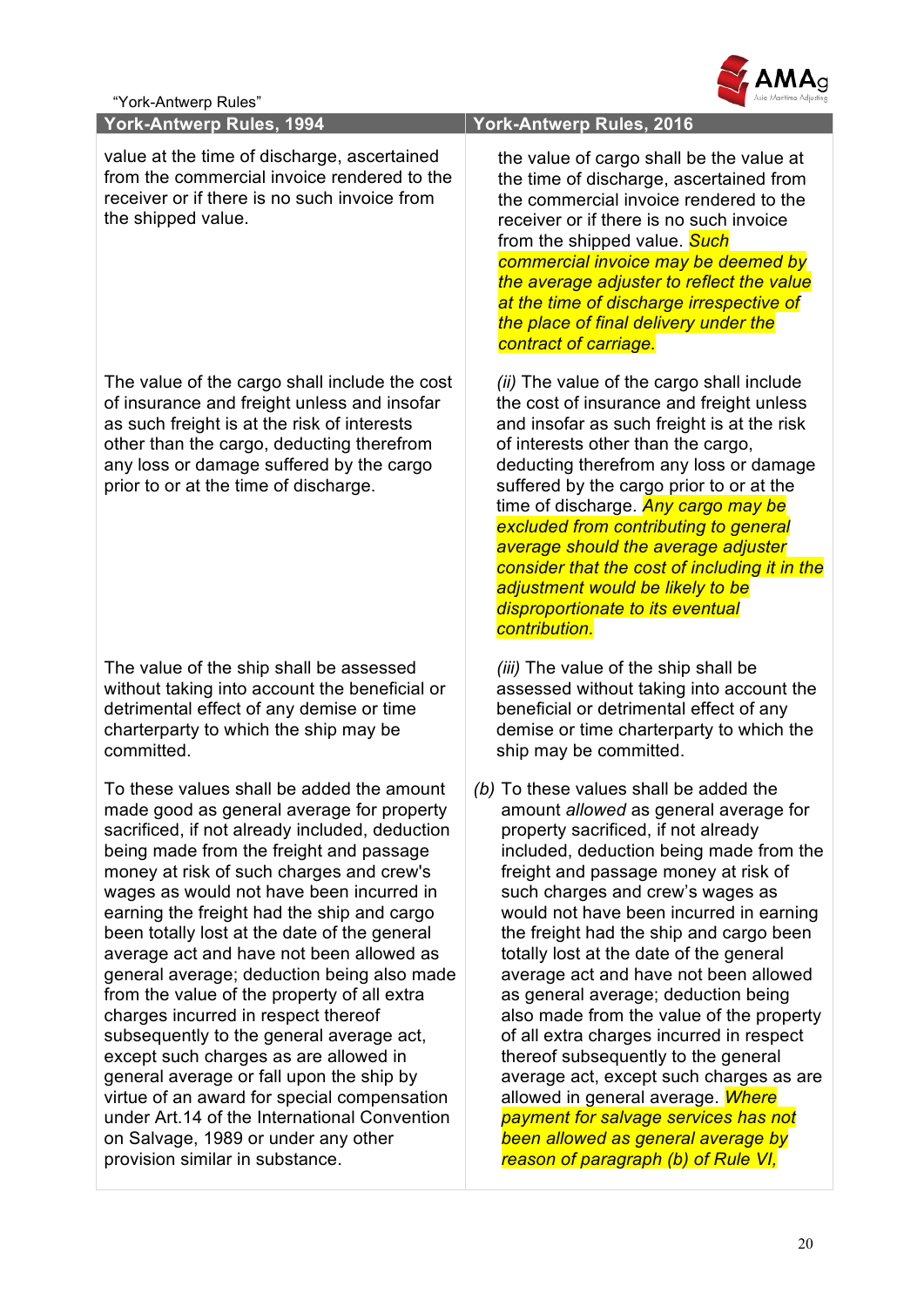

| <b>York-Antwerp Rules, 1994</b>                                                                                                                                                                                                                                                                                                                                              | <b>York-Antwerp Rules, 2016</b>                                                                                                                                                                                                                                                                                                                                                     |
|------------------------------------------------------------------------------------------------------------------------------------------------------------------------------------------------------------------------------------------------------------------------------------------------------------------------------------------------------------------------------|-------------------------------------------------------------------------------------------------------------------------------------------------------------------------------------------------------------------------------------------------------------------------------------------------------------------------------------------------------------------------------------|
|                                                                                                                                                                                                                                                                                                                                                                              | deductions in respect of payment for<br>salvage services shall be limited to the<br>amount paid to the salvors including<br>interest and salvors' costs.                                                                                                                                                                                                                            |
| In the circumstances envisaged in the third<br>paragraph of Rule G, the cargo and other<br>property shall contribute on the basis of its<br>value upon delivery at original destination<br>unless sold or otherwise disposed of short of<br>that destination, and the ship shall<br>contribute upon its actual net value at the<br>time of completion of discharge of cargo. | (c) In the circumstances envisaged in the<br>third paragraph of Rule G, the cargo and<br>other property shall contribute on the<br>basis of its value upon delivery at<br>original destination unless sold or<br>otherwise disposed of short of that<br>destination, and the ship shall contribute<br>upon its actual net value at the time of<br>completion of discharge of cargo. |
| Where cargo is sold short of destination,<br>however, it shall contribute upon the actual<br>net proceeds of sale, with the addition of<br>any amount made good as general average.                                                                                                                                                                                          | (d) Where cargo is sold short of destination,<br>however, it shall contribute upon the<br>actual net proceeds of sale, with the<br>addition of any amount allowed as<br>general average.                                                                                                                                                                                            |
| Mails, passengers' luggage, personal effects<br>and accompanied private motor vehicles<br>shall not contribute in general average.                                                                                                                                                                                                                                           | (e) Mails, passengers' luggage and<br>accompanied personal effects and<br>accompanied private motor vehicles<br>shall not contribute to general average.                                                                                                                                                                                                                            |
| <b>RULE XVIII. DAMAGE TO SHIP</b>                                                                                                                                                                                                                                                                                                                                            | <b>RULE XVIII. DAMAGE TO SHIP</b>                                                                                                                                                                                                                                                                                                                                                   |
| The amount to be allowed as general<br>average for damage or loss to the ship, her<br>machinery and/or gear caused by a general<br>average act shall be as follows:                                                                                                                                                                                                          | The amount to be allowed as general<br>average for damage or loss to the ship, her<br>machinery and/or gear caused by a general<br>average act shall be as follows:                                                                                                                                                                                                                 |
| (a) When repaired or replaced,                                                                                                                                                                                                                                                                                                                                               | (a) When repaired or replaced,                                                                                                                                                                                                                                                                                                                                                      |
| The actual reasonable cost of repairing or<br>replacing such damage or loss, subject to<br>deductions in accordance with Rule XIII;                                                                                                                                                                                                                                          | The actual reasonable cost of repairing or<br>replacing such damage or loss, subject to<br>deductions in accordance with Rule XIII;                                                                                                                                                                                                                                                 |
| (b) When not repaired or replaced,                                                                                                                                                                                                                                                                                                                                           | (b) When not repaired or replaced,                                                                                                                                                                                                                                                                                                                                                  |
| The reasonable depreciation arising from<br>such damage or loss, but not exceeding the<br>estimated cost of repairs. But where the ship<br>is an actual total loss or when the cost of<br>repairs of the damage would exceed the<br>value of the ship when repaired, the amount<br>to be allowed as general average shall be<br>the difference between the estimated sound   | The reasonable depreciation arising from<br>such damage or loss, but not exceeding the<br>estimated cost of repairs. But where the<br>ship is an actual total loss or when the cost<br>of repairs of the damage would exceed the<br>value of the ship when repaired, the<br>amount to be allowed as general average<br>shall be the difference between the                          |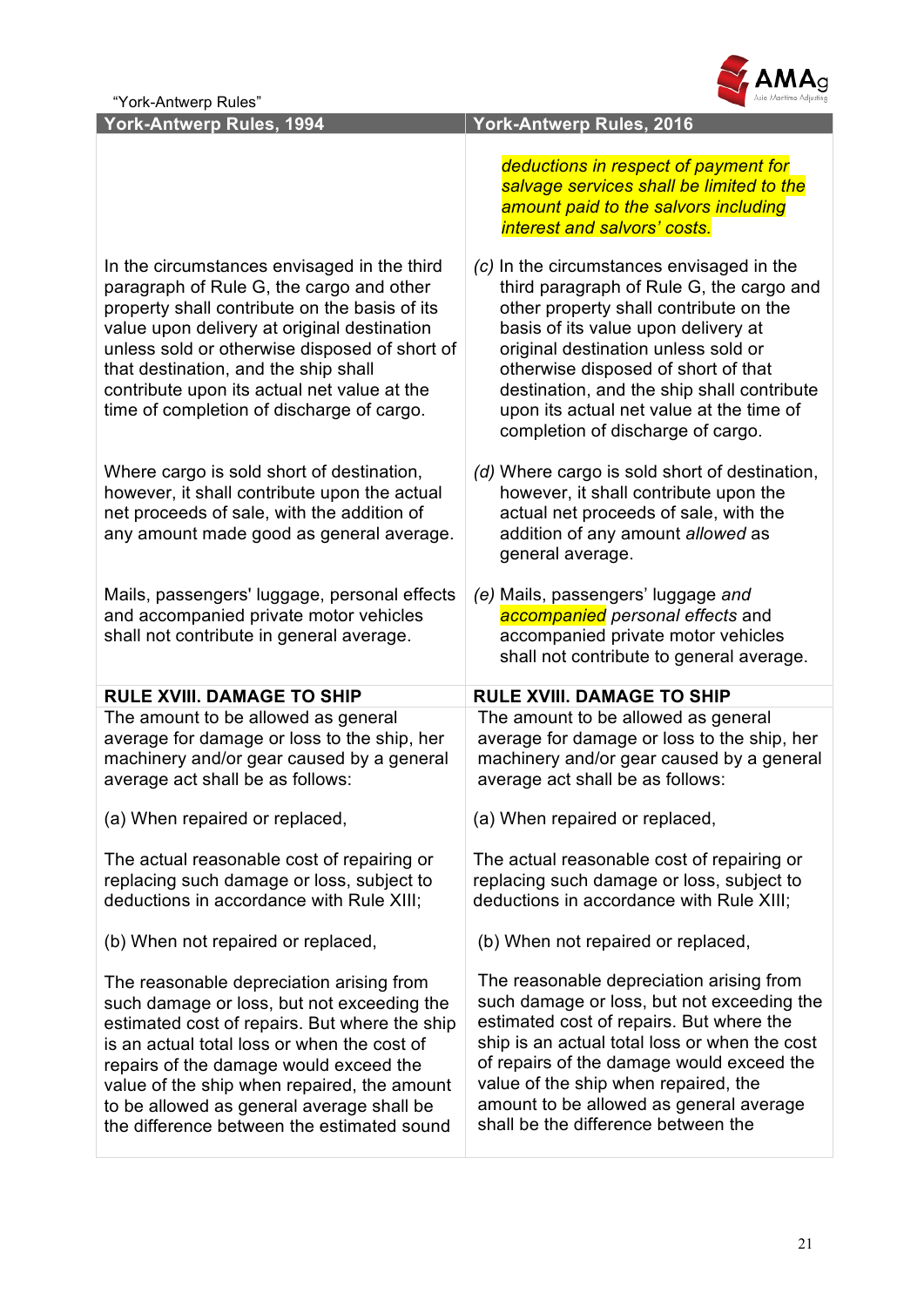

| Asia Maritime Adjusting                                                                                                                                                                                                                                                                                   |
|-----------------------------------------------------------------------------------------------------------------------------------------------------------------------------------------------------------------------------------------------------------------------------------------------------------|
| <b>York-Antwerp Rules, 2016</b>                                                                                                                                                                                                                                                                           |
| estimated sound value of the ship after<br>deducting therefrom the estimated cost of<br>repairing damage which is not general<br>average and the value of the ship in her<br>damaged state which may be measured by<br>the net proceeds of sale, if any.                                                  |
| <b>RULE XIX. UNDECLARED OR</b><br><b>WRONGFULLY DECLARED CARGO</b>                                                                                                                                                                                                                                        |
| (a) Damage or loss caused to goods loaded<br>without the knowledge of the shipowner<br>or his agent or to goods wilfully<br>misdescribed at the time of shipment<br>shall not be allowed as general average,<br>but such goods shall remain liable to<br>contribute, if saved.                            |
| (b) Where goods have been wrongfully<br>declared at the time of shipment at a<br>value which is lower than their real<br>value, any general average loss or<br>damage shall be allowed on the basis of<br>their declared value, but such goods<br>shall contribute on the basis of their<br>actual value. |
| <b>RULE XX. PROVISION OF FUNDS</b>                                                                                                                                                                                                                                                                        |
|                                                                                                                                                                                                                                                                                                           |
| (a) The capital loss sustained by the owners<br>of goods sold for the purpose of raising<br>funds to defray general average<br>disbursements shall be allowed in<br>general average.                                                                                                                      |
| (b) The cost of insuring general average<br>disbursements shall be allowed in<br>general average.                                                                                                                                                                                                         |
|                                                                                                                                                                                                                                                                                                           |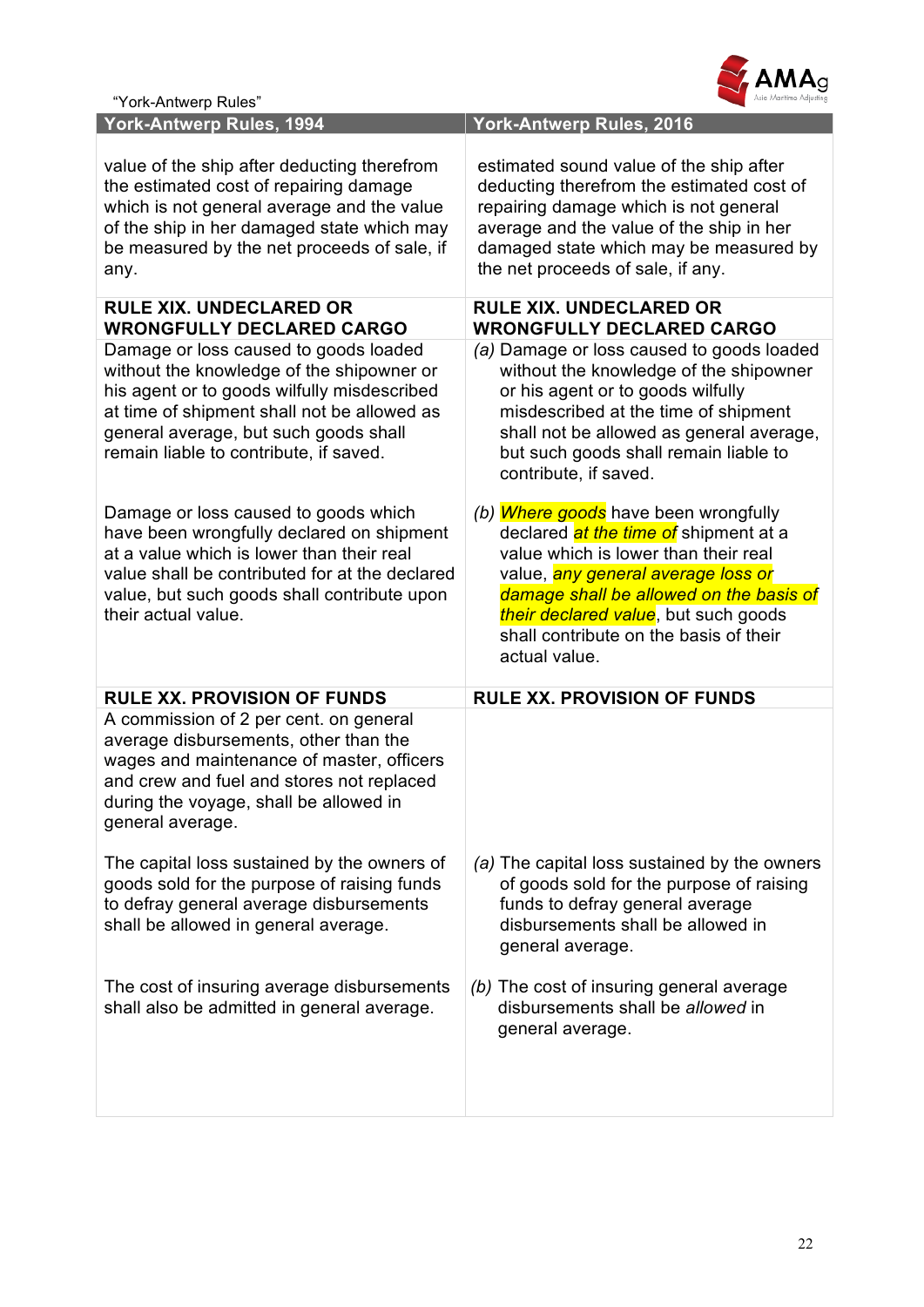

| York-Antwerp Rules, 1994                                                                                                                                                                                                                                                                                                                                                                       | <b>York-Antwerp Rules, 2016</b>                                                                                                                                                                                                                                                                                                                                                                                                                                           |
|------------------------------------------------------------------------------------------------------------------------------------------------------------------------------------------------------------------------------------------------------------------------------------------------------------------------------------------------------------------------------------------------|---------------------------------------------------------------------------------------------------------------------------------------------------------------------------------------------------------------------------------------------------------------------------------------------------------------------------------------------------------------------------------------------------------------------------------------------------------------------------|
| <b>RULE XXI. INTEREST ON LOSSES MADE</b><br><b>GOOD IN GENERAL AVERAGE</b>                                                                                                                                                                                                                                                                                                                     | <b>RULE XXI. INTEREST ON LOSSES</b><br><b>ALLOWED IN GENERAL AVERAGE</b>                                                                                                                                                                                                                                                                                                                                                                                                  |
| Interest shall be allowed on expenditure,<br>sacrifices and allowances in general<br>average at the rate of 7 per cent. per<br>annum, until three months after the date of<br>issue of the general average adjustment,<br>due allowance being made for any payment<br>on account by the contributory interests or<br>from the general average deposit fund.                                    | (a) Interest shall be allowed on expenditure,<br>sacrifices and allowances in general<br>average until three months after the date<br>of issue of the general average<br>adjustment, due allowance being made<br>for any payment on account by the<br>contributory interests or from the general<br>average deposit fund.                                                                                                                                                 |
|                                                                                                                                                                                                                                                                                                                                                                                                | (b) The rate for calculating interest accruing<br>during each calendar year shall be the<br>12- month ICE LIBOR for the currency in<br>which the adjustment is prepared, as<br>announced on the first banking day of<br>that calendar year, increased by four<br>percentage points. If the adjustment is<br>prepared in a currency for which no ICE<br>LIBOR is announced, the rate shall be<br>the 12-month US Dollar ICE LIBOR,<br>increased by four percentage points. |
| <b>RULE XXII. TREATMENT OF CASH</b><br><b>DEPOSITS</b>                                                                                                                                                                                                                                                                                                                                         | <b>RULE XXII. TREATMENT OF CASH</b><br><b>DEPOSITS</b>                                                                                                                                                                                                                                                                                                                                                                                                                    |
| Where cash deposits have been collected in<br>respect of cargo's liability for general<br>average, salvage or special charges, such<br>deposits shall be paid without any delay into<br>a special account in the joint names of a<br>representative nominated on behalf of the<br>shipowner and a representative nominated<br>on behalf of the depositors in a bank to be<br>approved by both. | (a) Where cash deposits have been<br>collected in respect of <i>general average</i> ,<br>salvage or special charges, such sums<br>shall be remitted forthwith to the average<br>adjuster who shall deposit the sums into<br>a special account, earning interest where<br>possible, in the name of the average<br>adjuster.                                                                                                                                                |
|                                                                                                                                                                                                                                                                                                                                                                                                | (b) The special account shall be constituted<br>in accordance with the law regarding<br>client or third party funds applicable in<br>the domicile of the average adjuster. The<br>account shall be held separately from<br>the average adjuster's own funds, in<br>trust or in compliance with similar rules<br>of law providing for the administration of<br>the funds of third parties.                                                                                 |